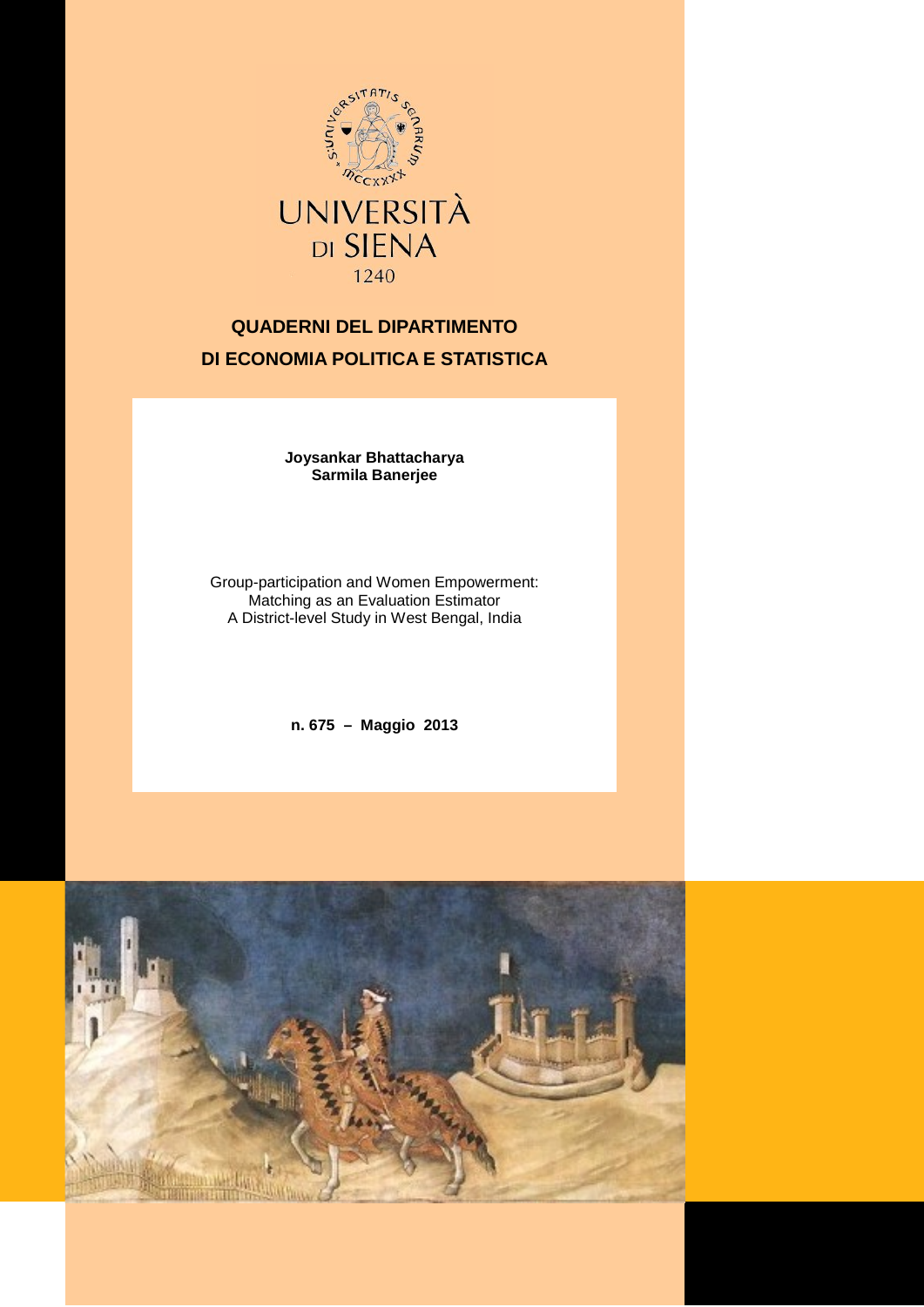## Group-participation and Women Empowerment: Matching as an Evaluation Estimator A District-level Study in West Bengal, India

## Joysankar Bhattacharya<sup>1</sup> Central University of Bihar joysankar.bhattacharya@gmail.com

and

Sarmila Banerjee University of Calcutta sbeco@caluniv.ac.in

#### April, 2013

#### Abstract

The paper aims at isolating the effect of group-participation on women empowerment using primary data on 1500 individual women collected during 2007-08 from two districts of West Bengal, India, namely Hooghly and South 24-Parganas. Since the impact evaluation exercise typically suffers from the problem of counterfactual, in the absence of biologically identical observations proxy has been constructed in terms of pairing of statistically identical observations by applying matching techniques based on propensity-scores. It is observed that mere inclusion in a SHG is not sufficient for any woman to enjoy the benefits of better connectivity with the social capital. Here both the duration of membership and the quality of participation matter. Moreover, in terms of a comparison of the probability of inclusion in the program with the proportion of actual inclusion for subjects with same p-scores, the extent of program mismatch has been assessed. This indicates a bias from the supply side where the more likely agents are being included in the absence of special effort to reach out the relatively more vulnerable ones.

JEL Classification: C21, H43, I38

l

Keywords: Women Empowerment, SHG-Microfinance, Propensity Score Matching, Quality of Participation, Program Out-reach

<sup>1</sup> Corresponding author; this work is a part of the first author's Ph.D. dissertation at the Department of Economia Politica, University of Siena. Gratitude to the thesis supervisor Prof. Francesca Bettio is sincerely acknowledged. Thanks also go to Prof. Ugo Pagano, Prof. Samuel Bowles and Prof. Vijay Verma of University of Siena, Prof. Dipankar Coondoo of Institute of Development Studies, Kolkata, Dr. Tushar Nandi of the Centre for Studies in Social Sciences Calcutta and Dr. Prasenjit Sarkhel of Kalyani University, India.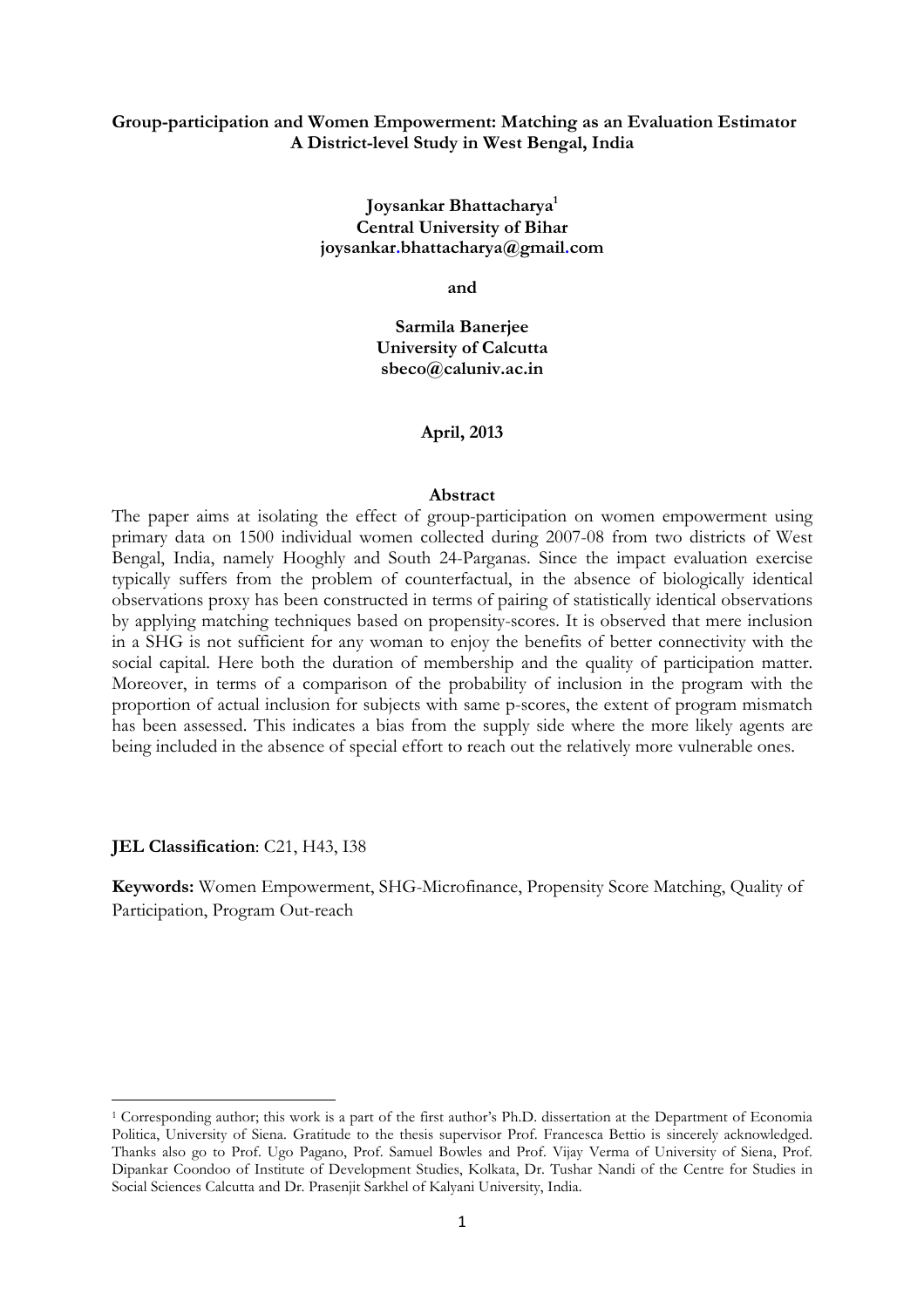## Group-participation and Women Empowerment: Matching as an Evaluation Estimator A District-level Study in West Bengal, India

#### 1. Introduction

Advocates of group-approach claim that the very process of forming self-help groups (SHGs) is empowering and a critical mass is formed which can be harnessed to pull the households out of poverty traps. The enhanced empowerment is expected to contribute towards higher capabilities and so the ultimate success of a self-help program would lie on the extent to which the achievements of the social agents could be upgraded. The group-based approach enables poor women to accumulate capital by way of small savings and facilitates their access to formal credit facilities (Shylendra, 1998). The concept of joint liability embedded in the group-approach enables the members to overcome the problem of collateral security, a major barrier in obtaining credit from formal institutions and it also leads to peer monitoring, that improves the rate of loan recoveries. Finally, some of the basic characteristics of SHGs, like small size of memberships and homogeneity of composition, bring about cohesiveness and effective participation of members in the functioning of the group (Fernandez, 1994). The success of group approach in rural development for women has inspired promotion and formation of Women Self-help groups in all developing countries including India and the districts of West Bengal is no exception. If SHG participation is expected to be empowerment enhancing then one needs to address a few fundamental methodological issues related to (a) precise quantification of empowerment, (b) exact nature of group participation and (c) impact of group participation on women empowerment. Bhattacharya (2010), Bhattacharya & Banerjee (2012) and Bhattacharya, Banerjee & Bose (2013) have discussed methodology of constructing empowerment index where empowerment has been viewed as a process of capability enhancement. Quantifiable scores of latent capabilities were derived through a multipleindicator-multiple-cause (MIMIC) model and by using those estimated capability scores an empowerment index has been constructed for each woman in the selected sample. Given these outcome values, in this paper we are interested in assessing the impact of SHG participation on women empowerment where the exact nature of SHG participation has been characterized in terms of (a) participants and non-participants, and among the participants a further distinction is made between (b) old member vis-à-vis new member and between (c) active member and passive member.

In evaluating the impact of any particular program one should pay heed to the possibility of selection bias. The *selection bias problem* refers to the difficulty in establishing unequivocally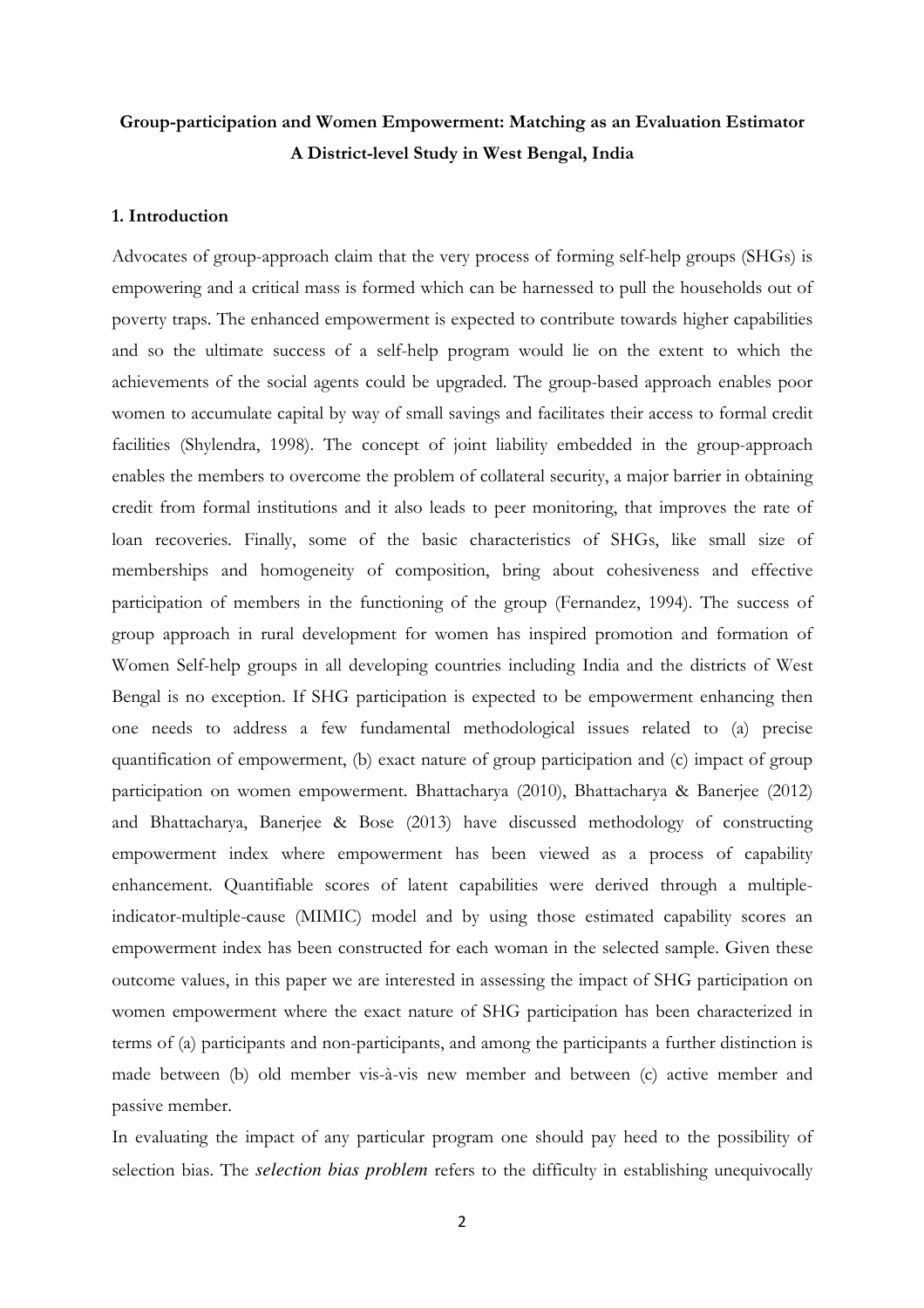that the observed changes in the socio-economic status of the SHG-members are induced by the program participation alone and not as a consequence of other possible causes due to economic, political, cultural or policy environment. This type of analysis is affected by the problem of *counterfactual* by its very nature. An ideal evaluation of the impact of a program requires a comparison of the outcome of an individual who participated in the SHG-program with the (hypothetical) outcome of the same individual when she does not participate. This comparison is expected to ensure that the difference is solely caused by the implementation of the program and not by the other characteristics of participants and other contextual factors. But we never observe a same individual, participating and not participating at the same point of time and this problem is usually solved through both random experiments and non-experimental techniques. Again with the implementation of the program there will be some intrinsic changes in the program area which may affect not only the participants but some of the non-participants as well. So, one need to ensure that the *comparison group* for the *treatment group* is not receiving any spill over benefit of program-implementation. This paper makes use of a particular type of nonexperimental technique where each active participant is matched with one or more inactive or non-participants that are similar based on observable characteristics. Since the set of variables to match is considerably large, matching is done on the basis of the probability of participation as a function of observables (*propensity scores*).

The rest of the paper is structured in the following way. Section 2 provides a brief discussion of the present state of SHG program and women participation in India. Section 3 highlights the need of considering *duration of membership* and *quality of participation* as important dimensions in evaluating the impact of SHG participation in this particular context. Section 4 deals with methodology. Section 5 describes the sample design, introduces variables and explores data. The analysis has been reported in section 6 and finally section 7 concludes the paper with an overall assessment.

## 2. SHG, Social Capital and Microfinance in India

In India, SHGs represent a unique approach to financial intermediation. The approach combines access to low-cost financial services with a process of self-management and development of group-members. SHGs are formed and supported usually by NGOs and (increasingly) by government agencies and formal banking sector like regional rural banks (RRBs), cooperative banks (NABARD), etc. Most of the SHG members are found out to be women (Deshmukh-Ranadive, 2004).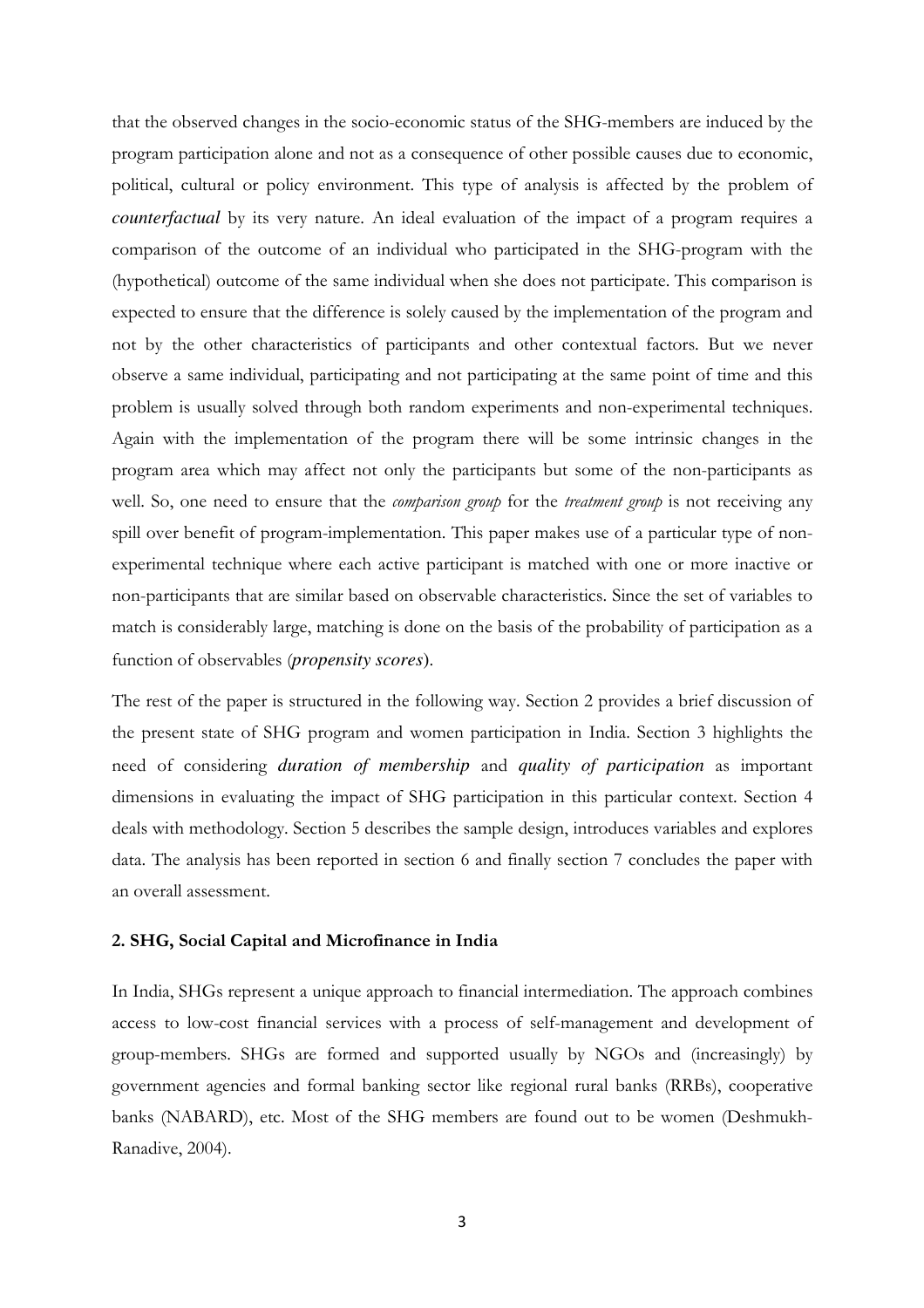A SHG is formed when members of a community, who have the same or similar problem, come together, meet, share experiences, have discussions, and thereby arrive at solutions. Grain Banks have been in existence for many years in India, where in areas of frequent drought, the community pools grain when it is available, so that it can be accessed as a loan in times of scarcity. One also finds here SHGs around watershed management, forest management etc. However, largely, the SHG is the conduit through which micro finance is routed to the poor. These are small groups of 10-20 persons, who come together with the intention of saving and rotating loans amongst the members. Once these groups stabilize, they are accorded formal support from the banking system so as to widen their lending capacities. An important dimension of SHGs is the peer pressure that members of a group exert amongst themselves, which acts as a substitute for formal collateral. This peer monitoring through trust, norm, network, solidarity and reciprocity act as social capital that can improve efficiency of society by facilitating coordinated action (Putnam, 1995). By replacing conventional collateral requirements social capital enhances credit worthiness of millions of clients, especially women. In fact, among the real and potential clients of micro-finance, women are seen as the most reliable in terms of repayment and utilization of loans (Ruben, 2007). The instrumentalist vision of micro-finance is based on the understanding that the entire household benefits when loans are given to women (Gayle and Meyer, 1993). Further, it is argued that micro-finance can empower women since it instills a perception of strength and confidence through augmentation of incomes and their participation within group activities. Along with that it also contributes other benefits such as greater sense of community, trust, reliance on each other in times of crisis, sharing of information, skill up-gradation, better decision making and bargaining power within family and in community and creation of support system (CIDA:1999). Microfinance self-help group program by nature and by objectives depend on creating virtuous spiral the base of which is creation and utilization of social capital (Mayoux; 2001). Hence, most of the groups formed are women-only SHGs.

Creation of social capital<sup>2</sup> plays a very vital role in creating collective consciousness amongst disempowered women. Economic empowerment focuses more on 'power to' which states that higher access to credit and savings and other economic resources such as business training, etc lead to better economic position of women leading further to better bargaining position at home and in community. Self-empowerment focuses on 'power within' i.e. development of self-

l

<sup>2</sup> Social capital is the expected collective social or economic benefits derived from the preferential treatment and cooperation between individuals and groups. Although different social sciences emphasize different aspects of social capital, they tend to share the core idea that social networks have valuable influence on the productivity of individuals and groups (Putnam 1995, Kolman 1996, Manlin 1996)).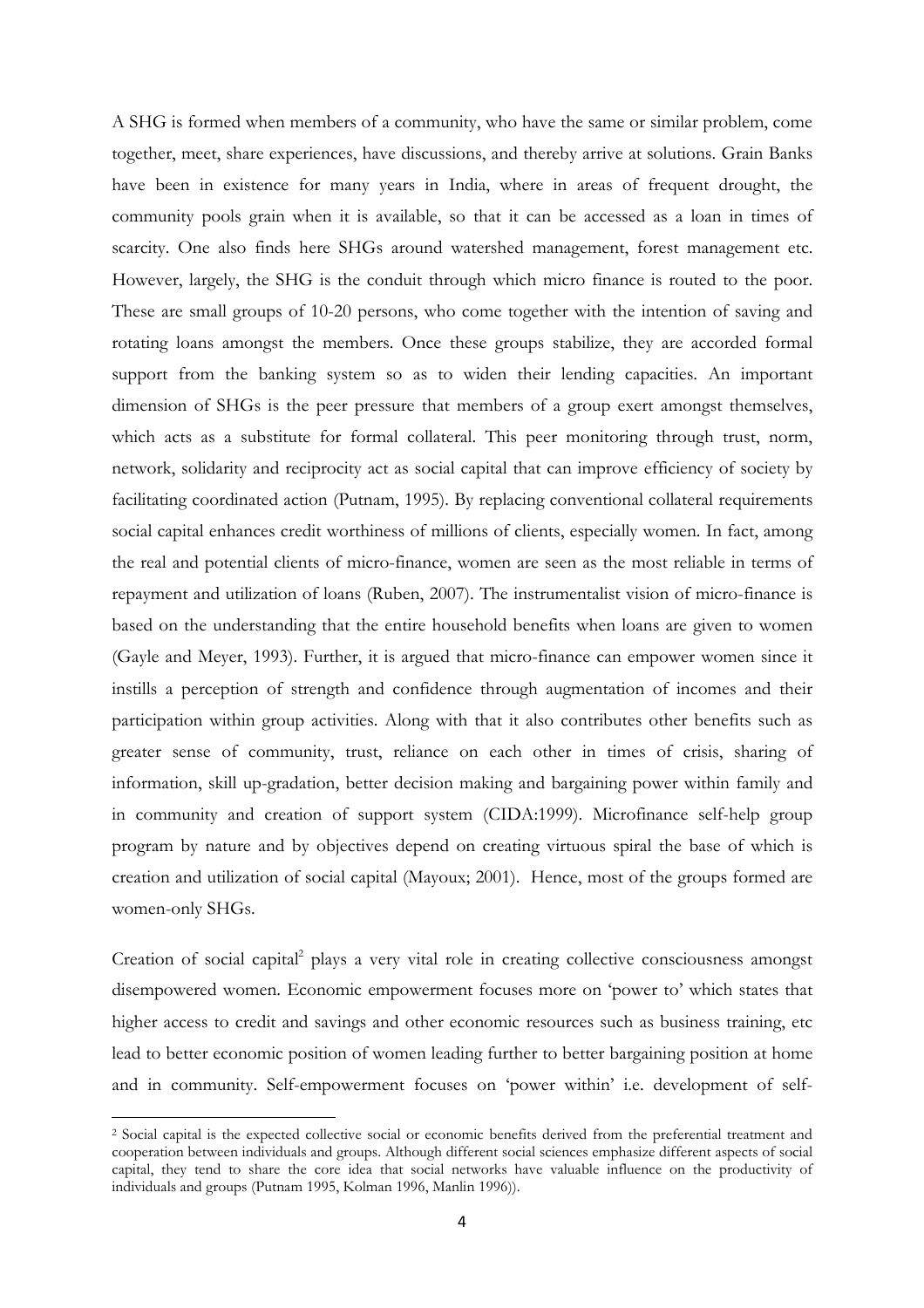esteem, confidence and leadership qualities. Social and political empowerment which concentrate on 'power with' and 'power over' state that social capital created through network helps them to bring out social mobilization, build alliances and act as a collective force to bring out changes in gender based social structure. It is assumed that social capital plays a crucial role in social empowerment of women which can be viewed in terms of higher level of concretization of women in enhancing awareness and knowledge, higher level of interactive activities leading to higher mobility, higher collective action and better decision making abilities and better social position in the family and neighborhood.

Durlauf and Fafchamps (2004) review this literature on social capital and extract the principal components, stressing the following three main underlying ideas: (1) social capital generates positive externalities, (2) these externalities are achieved through trust, and norms and values of reciprocity and their consequent effects on expectations and behaviour, (3) shared trust, norms and values arise from informal forms of organizations based on social networks and associations. This trend has been further enhanced by Common-pool resource management literature most notably by Ostrom (2000) for whom the concept of social capital mainly works as coordination norms and it is introduced to explain the existence of collective action inside the community. Ostrom's view goes further to argue that 'to create social capital in a self-conscious manner, individuals must spend time and energy working with one another to craft institutions – that is set of rules that will be used to allocate the benefit derived from an organized activity and to assign responsibility for paying the cost'.

Trust, shared norms and reciprocity create the contour for the success of a women self-help group. Since these are implicit in nature, they can manifest themselves only through some positive attributes of a group, like attendance and regularity of meetings within the group, both collectively and individually. This leads us to look at the quality of participation within a group since it is not enough to include women into group-activities, members need to enjoy a congenial space through active participation only in order to derive benefits of the enhanced social capital created through group-activities.

### 3. Nature of participation and its relevance

The success of group approach in rural development among women has encouraged the practice of looking into this type of networking as essentially good and desirable in rural community development, sometimes without acknowledging the importance of the pattern of participation in deriving the desirable effects. Government schemes designed for poverty alleviation among rural women through self-help groups gained popularity over time but the success rate is not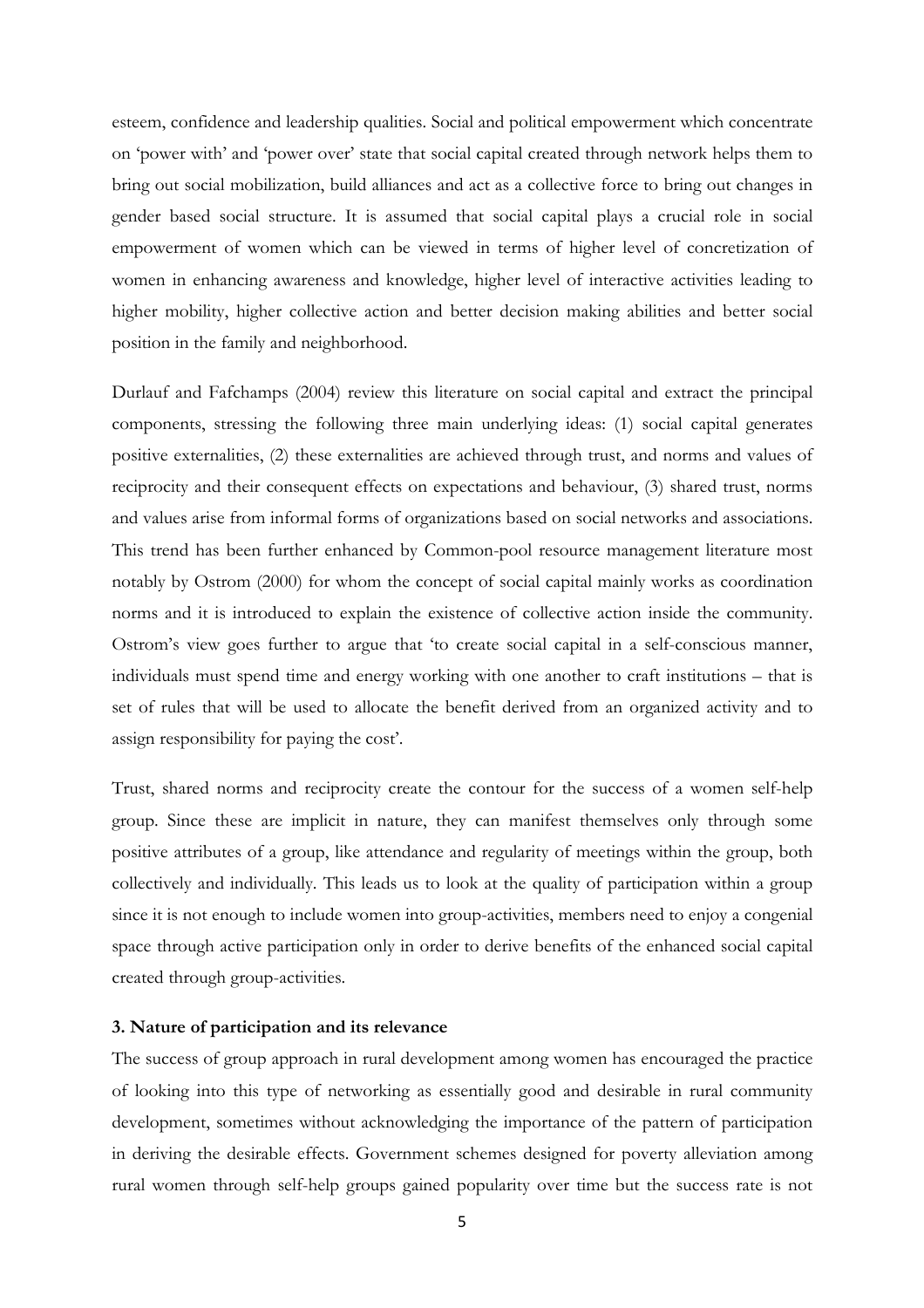always very promising, indicating the presence of missing factors. These missing influences may be embedded in truly local dimensions but the possibility of the variations in the characteristics of participation in achieving success has never been explored as a relevant policy design. However, when properly analyzed, this difference turns out to be most influential, not only for the success of the groups but also for the very sustenance of the groups.

Our primary survey was carried out after a series of repeated meetings of very small focused discussion groups organised in villages where we discussed with individual women from both successful and failed groups. These interviews mostly took place through open-ended discussions with no fixed set of questions which made this conversation much more freeflowing. In some cases these discussions indicate that volunteering in groups appears to be far less attractive to women than was anticipated by the administrators. That should not be the case in a poor rural society which seems to be eager for civic engagement and this leads our attention to be judgmental on the "quality" of the groups by looking at the pattern of participation. The major concerns reported by the women are as follows:

a) Irregularities in arranging/ attending meetings: The women express disinterest in joining SHG because they do not think the institution is running with regularity, transparency and efficiency. This feature has been observed in several earlier studies in different parts of India (Dhanya and Purushothaman, 2008, Anand, 2002, Gaiha and Nandhi, 2007). As a pre-condition for proper functioning the frequency of meeting over a given time period may be taken as a proxy. Here the behaviour of the groups reveals sufficient variations. This lack of information and communication among groupmembers contributes negatively in the process of building up an active citizenry. Lack of communication can operate at two levels; in the first case even if some members are actively engaged, irregularities in the working of their groups cannot produce enough incentive for them to bind themselves together and in the second case, some women are group-members only by mere registration, whereas they do not feel the urge to participate properly and as a result they do not participate actively. Both regularity of group-meetings and regular attendance of members are important in categorising the pattern of participation. A member who is serious in attending the group-meetings regularly may loose interest in continuing group-activities if her group is not working efficiently or other members of the group are less serious in carrying out joint liabilities. Altogether this necessitates consideration of regularity both at the individual and collective level.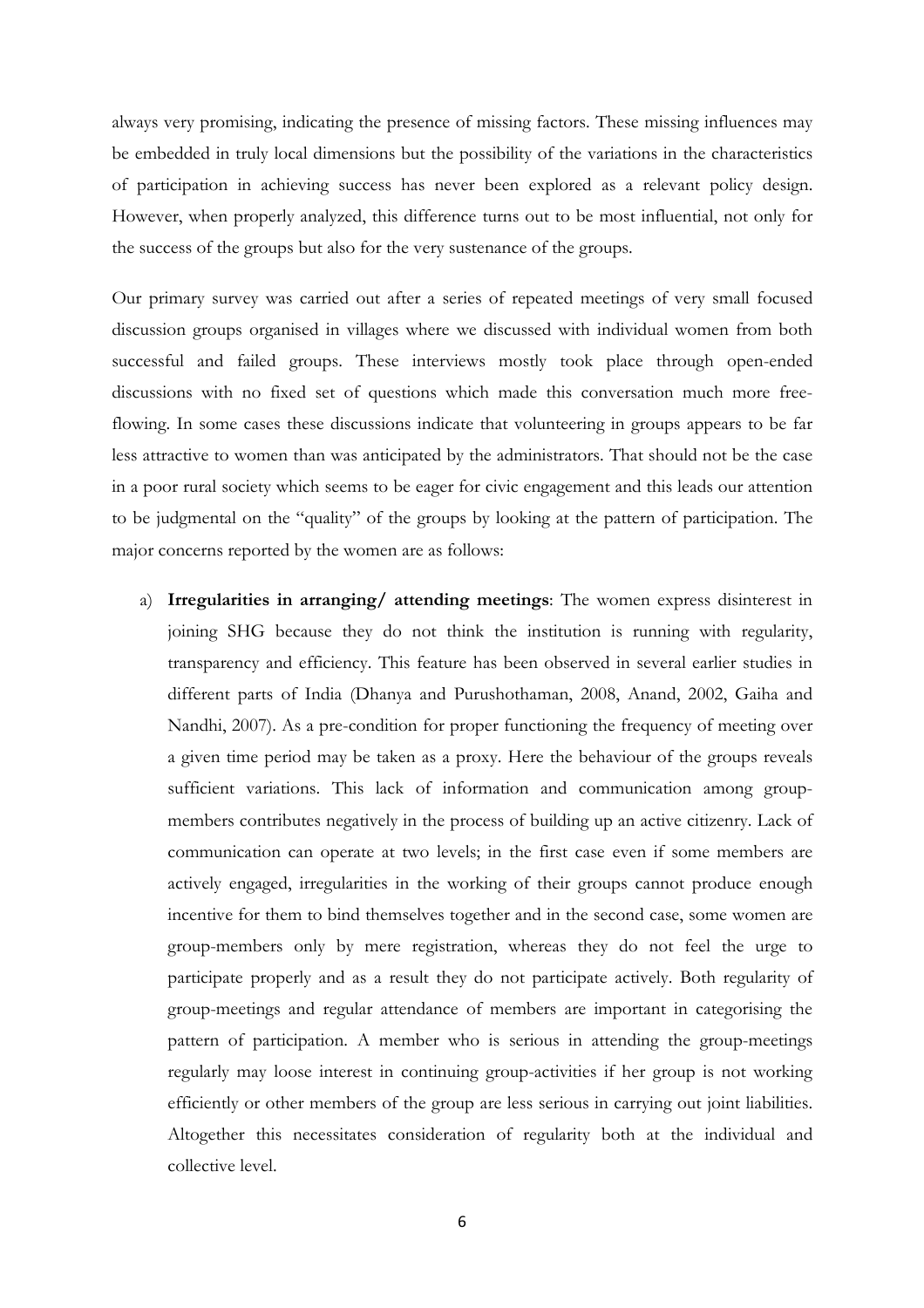- b) Irregularities in keeping accounts: Some groups collapsed due to the lack of trust; as the leader did not reveal the details of the account book to other members, making others feel that the leader was trying to cheat.
- c) Lack of transparency in loan repayment history: In some cases, the leader keeping the records of income and expenditure behaved in such secretive ways that misunderstanding with regard to loan repayments eventually splintered the group.
- d) Lack of formal education: In many cases, the team leader has received little more education than other group members, creating problems for the group in turn. Sometimes the husband of the team leader became the virtual leader of the group.
- e) Unequal treatment among group members: These discussions lead us to acknowledge the entrenched caste, class, ethnic and religious hierarchies that lead to diversities among women. This has been observed earlier in a case-study on women SHGs in the district of Burdwan (Lahiri-Dutta and Samanta, 2006).The hierarchy of caste location often leads to increasing levels of intra-group discordance. This was exemplified by a member who said, 'we were never a group in the true sense. It was not surprising that we could not work together'.
- f) Differences in political allegiance: The local political leaders often tried to 'choose' the group leader and in one such case, she had no time to create a dialogue among the members to facilitate networking.

Such ruptures are not uncommon and in several cases members spoke about missing a 'real' cohesiveness in the group leading to its fracture. The range of problems included first the additional burden of keeping accounts, a task which the team leader may be ill-equipped to perform; and second, the subtler question of the leader being among equals, which goes entirely against the very concept of 'the group' as the recipient of the official support. The group leader often furthered her contacts with local political leaders and explored avenues for additional cash incomes. Keeping these issues into consideration, active participants turned out to be a proxy for quality and thus, the relevant treatment group to evaluate the incremental impact of joining the self-help groups, with all others being the control.

## 4. Methodology adopted

In the absence of a randomised experiment, under certain very strong conditions, the p-score technique can be used to recover the average effect of the program on those individuals entered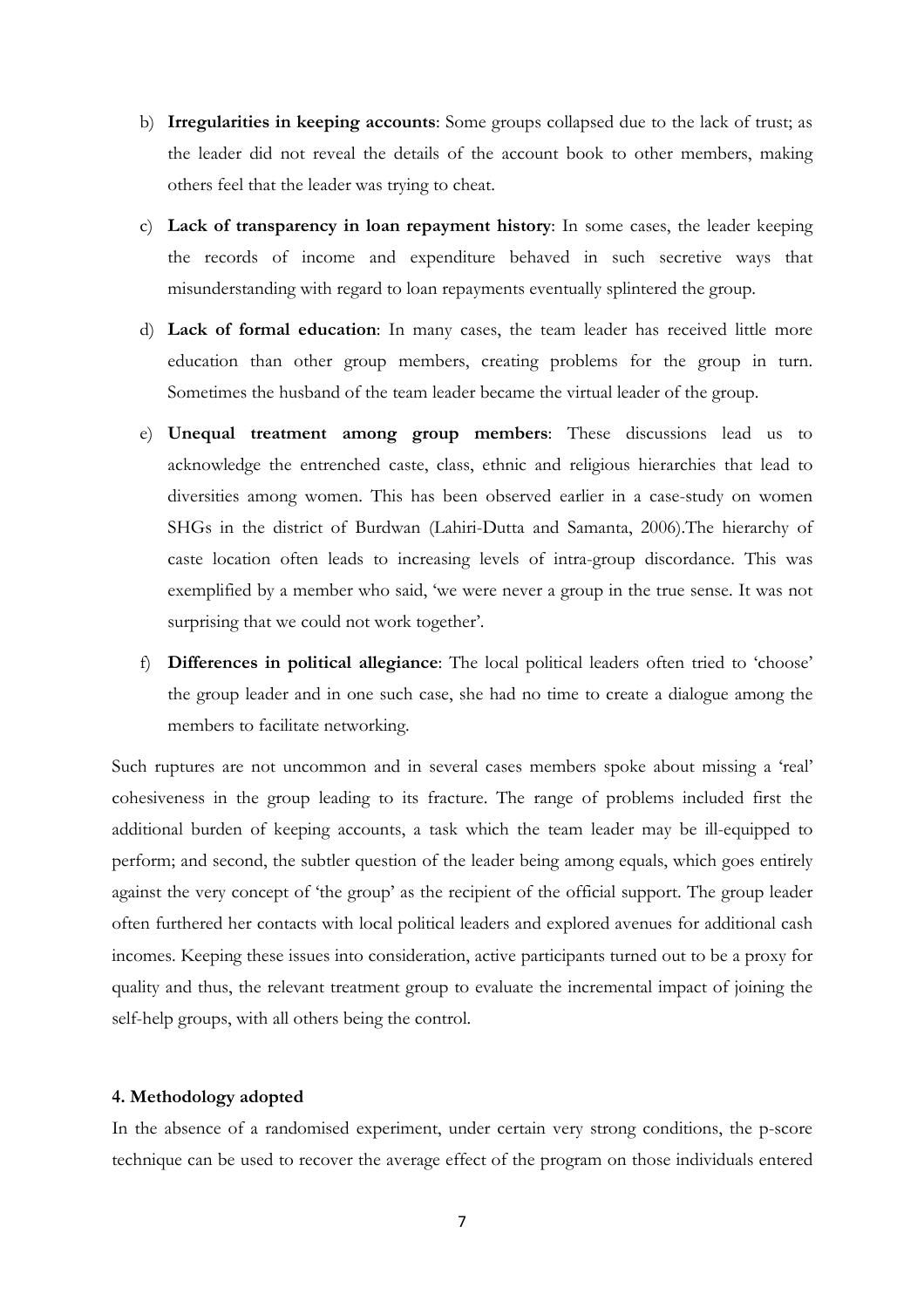into program – or those individuals "treated" by the program, thus measuring the average effect of the treatment on the treated. This is done by removing unobservable individual effects and common macro effects. So, from the given sample the observations are culled into different groups in terms of pre-treatment characteristics where the observations in each group have same propensity to participate in the program at hand but some of them are participating and the others are not. If now the difference in outcome variable is noted for the two sub groups within the same group, where the sub-group classification is done in terms of the program participation, then the difference can be attributed to program participation. When the comparison cannot be carried out on the biologically same person a proxy is constructed whereby the comparison is proposed to be carried out on the statistically similar persons who are equally likely to participate in the program under consideration in terms of their pre-treatment characteristics.

 $ATE = E[Y_i(1) - Y_i(0)]$ , where ATE is the average treatment effect and it is the expected difference between  $Y_i(t)$  and  $Y_i(0)$ , where  $Y_i(t)$  is the value of the outcome variable when the ith individual participates in the program, i.e., getting the treatment and  $Y_i(0)$  is the value of the outcome variable when the same individual is not participating. If all units of the population would have a finite *a priori* chance of getting included in the program then this *ATE* would be a very reliable method of evaluating the program-impact. However, in a SHG linked microfinance program only the relatively poor women would be targeted and, therefore, a portion of the population, those who are economically better placed, would not have much interest to participate. The presence of this participation constraint will lead to a typical non-random sample problem where a part of the population will have no chance of being included in the program  $ex$ *ante*. This truncation bias is a special kind of selection bias and to avoid this problem, generally, more emphasis is given to estimate the treatment effect on the treated  $(ATT)$ , where  $ATT =$  $E[Y_i(1) - Y_i(0) | W_i = 1]$  and  $W_i = 1$  isolates those who are likely to participate in the program, That means the average value of the outcome variable will be compared across two groups, one containing those who are likely to participate and *participated* whereas the other formed of those who are also likely to participate but *did not participate*. Besides program participation the outcome variable may depend on a number of other covariates represented by the vector x. So, to estimate ATT the first task is to *match* those observations from the sample who have equal chance (or probability) of participation in terms of **x**. I.e.,  $ATT = E[Y_i(1) - Y_i(0) | \mathbf{x}, W_i = 1]$ . This function is called the propensity score and is defined as  $p(x) \equiv P(W=1|x)$ . The only problem with this method is its intrinsic data-hunger that makes it more appropriate for large data set.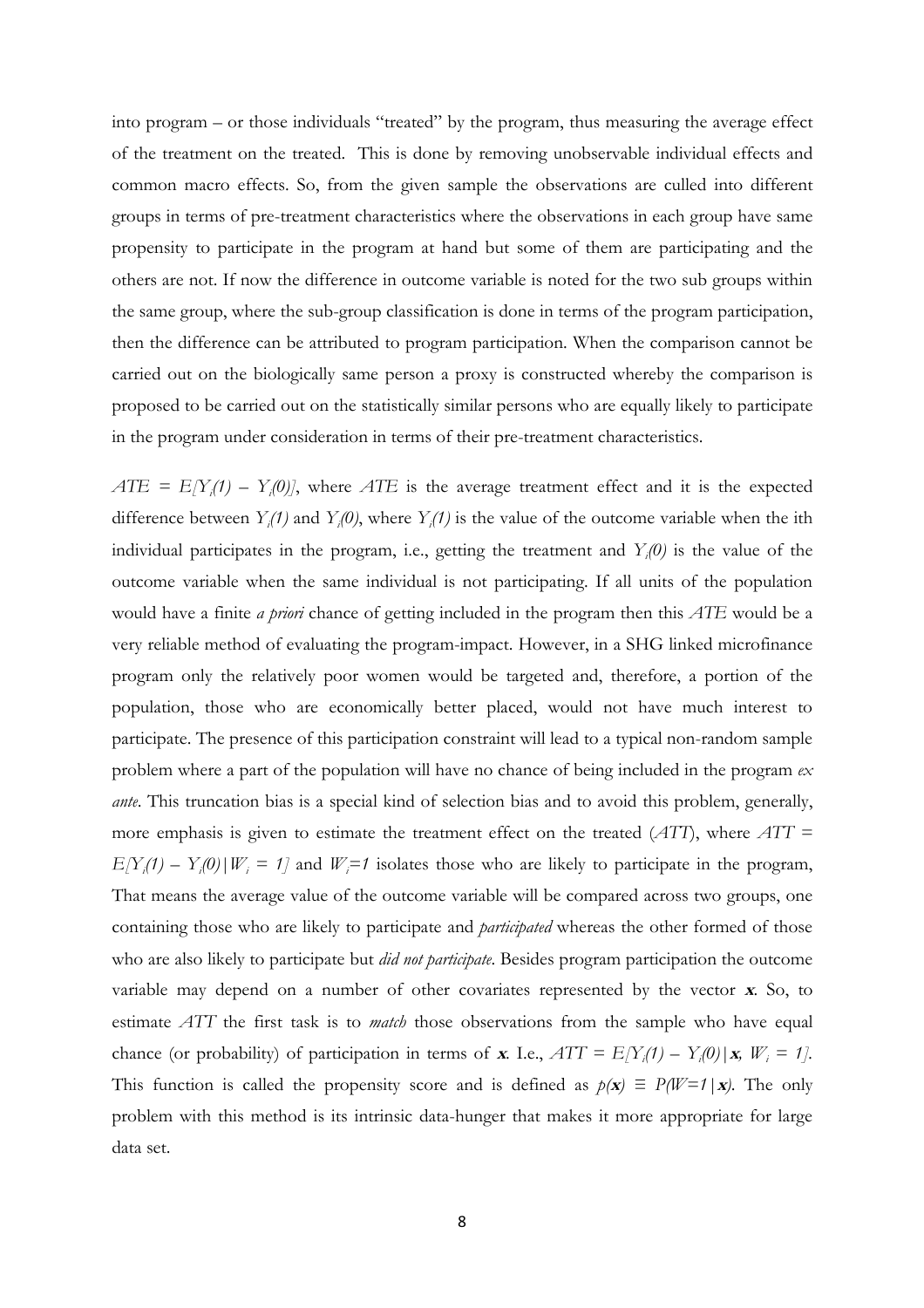The *matching* method has a long history in non-experimental statistical evaluation (Heckman, Ichimura and Todd, 1997, Rosenbaum and Rubin, 1985). The aim of the matching is simple. It is to select sufficient observable factors that any two individuals with the same value of these factors will display no systematic differences in their reaction to the policy reform (balancedness property). Consequently, if each individual undergoing the reform can be matched with an individual with the same matching variables that has not undergone the reform, the impact of the reform on the individual of that type can be measured through identification of the region of common support, which is the area of intersection between the probability distribution functions of the treatment and the control group. Thus, matching involves pairing treatment and comparison units that are similar in terms of their observable characteristics under the assumption of *ignorability of treatment*. Technically, the assumption is that conditional on pretreatment characteristics (x), the non-treatment outcome is orthogonal to treatment status. Implication of this assumption is that once pre-treatment characteristics have been accounted for, the outcome of a non-treated agent can be used as a proxy for missing observation (or counterfactual), i.e., the non-treated outcome of a treated agent.

Since matching subjects on an n-dimensional vector of characteristics is typically unfeasible for large n, this method proposes to summarize pre-treatment characteristics of each subject into a single-index variable *(propensity score)* which makes the matching feasible. Matching can be done by following different methods. An estimation strategy requires estimating the propensity scores, estimating the response differences for pairs matched on the basis of the estimated propensity scores, and then averaging over all such pairs. Effectively, agents with similar p-scores are considered a match (Woolridge, 2002). Various matching estimators can be proposed for which asymptotic distributions are available (Becker & Ichino 2002). In this paper we have applied nearest neighbourhood and radius matching. In the case of nearest neighbourhood a single control is used for each treatment and  $W(i,j) = 1$  for the nearest neighbours and 0 for all others; in case of radius matching multiple controls are used for each treatment, namely  $|p_i - p_j| \leq r$ where r denotes the radius of comparison. Since the comparison can be carried out only over the region of common support, generally radius matching is statistically preferred to nearest neighbourhood matching<sup>3</sup>.

We have decided to work with this technique, primary data have been collected during 2007-08 from 1500 adult women from six blocks spread over two districts of West Bengal, India.

l

<sup>&</sup>lt;sup>3</sup> The point against neatest neighbor matching is that it may match control and treated with relatively large difference in p-scores , though being nearest. This is avoided in radius matching where r is actually a tolerance level on the difference in p-scores of treated and control in a matched pair. Relatively small r always excludes bad matches.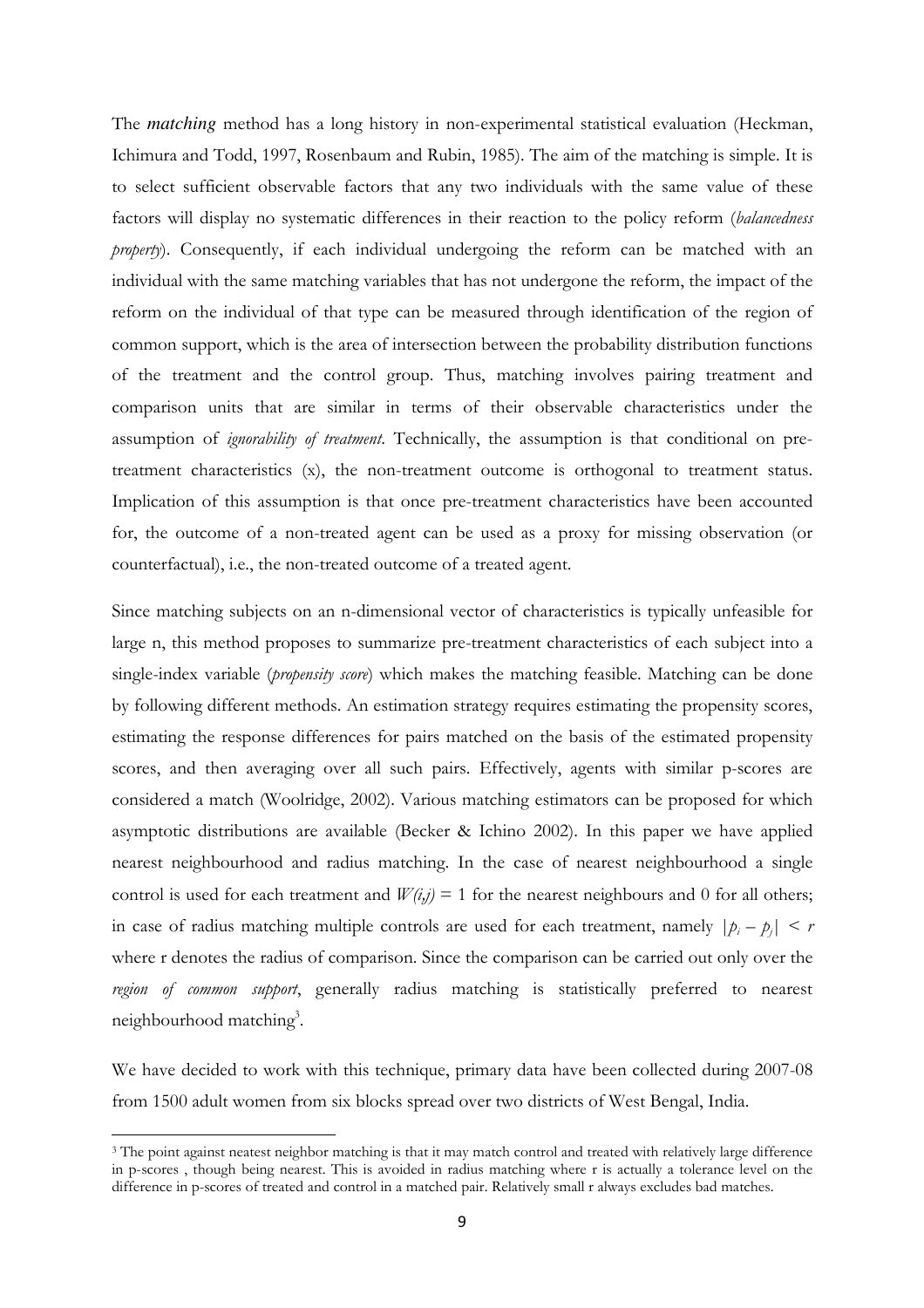#### 5. Sample Design and Data

l

The empirical analysis in this study draws on the primary data collected in the winter of 2007- 2008 in two districts of West Bengal: Hooghly and South 24-Parganas. In choosing the districts attention has been paid to the historical presence of group-culture to understand the role of connectivity with social capital in enhancing women empowerment. In Hooghly cooperative culture is strongly grounded through the active existence of Primary Agricultural Credit Societies (PACS) at the block level and all kinds of lending agencies like commercial banks, land mortgage banks, non-agricultural credit societies have expanded exponentially in terms of their number of members and working capital over the period 2004-2005. All these agencies, taken together, have been reported to achieve a 12 % annual increase in the working capital in the year 2004-05. The other district selected is South 24-Parganas, which is specifically characterized by the absence of co-operative movement and all credit and non-credit societies have been reported to suffer from a substantial decline in working capital during the same period.

5.1 Sample Design: From each district information has been collected from three blocks with different economic status: advanced, moderate and backward, where the status was made contingent on the block characteristics like percentage of small and marginal farmers in population to reflect economic condition and percentage of population involved in co-operative societies in order to indicate the extent of group culture. Information was collected on 250 adult women (age within the range of 18-49) from each block, i.e., 1500 responses in all on different socio-cultural factors like marital status, relationship with head of the household, caste, religion, living condition, occupation, etc. which are expected to have strong influence on their educational attainment, health status and perceived autonomy that would culminate into their social location determined in terms of empowerment<sup>4</sup>. Finally, information was gathered on their SHG-status: the three categories defined are old member (with at least 5 years of membership), new member (less than 5 years of membership) and non-members. The SHG program has gained momentum as a government sponsored one working with the dual objective of poverty reduction and empowerment enhancement, hence it has become very difficult to find out nonmember adult women. So, from each block information has been collected on 100 old members, 100 new members and 50 non-members. In all we have information on 600 old members, 600 new members and 300 non-members. Detailed information was collected on different qualitative

<sup>4</sup> Bhattacharya & Banerjee (2012) and Bhattacharya, Banerjee & Bose (2013 ) discusses at length the methodology of construction of an empowerment index for each individual agent, which is essentially capability enhancing in nature (the important capabilities considered are health, education and autonomy) and the technique applied is the MIMIC (multiple-indicator-multiple-cause) one that is competent to capture measurement errors through SEM (structural equation modeling).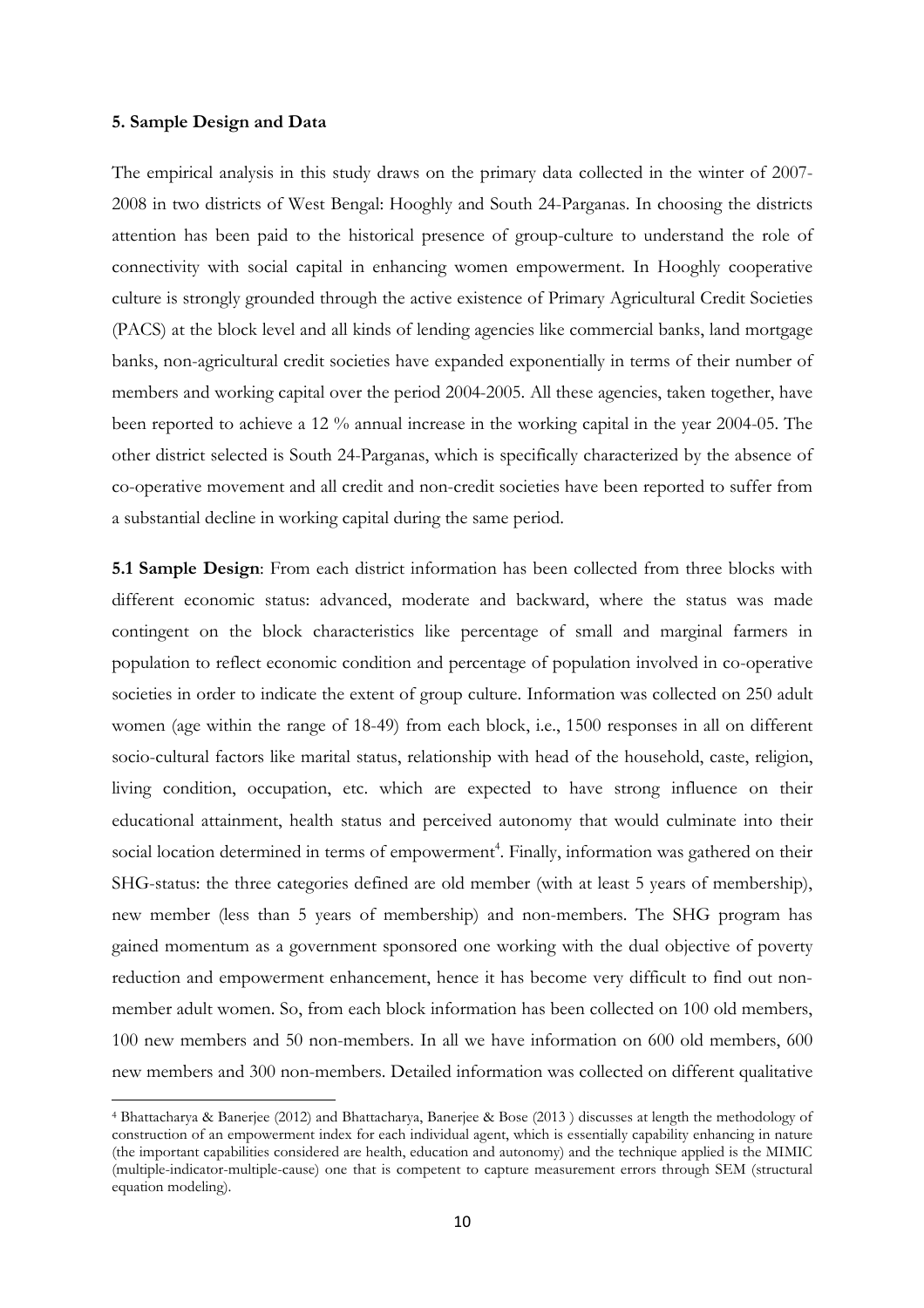aspects of the self-help-group (SHG) to assess the quality of participation and the level of involvement.

In case of involvement with SHGs, information was collected on both members as well as nonmembers. For members questions were asked regarding the length of membership, quality of participation and intensity of involvement, types of projects undertaken, status with respect to loan repayment and the possibility of group-switching. For non-members the main focus was placed to locate the root causes of non-participation. Their perception about an ideal group and its functioning was also noted.

**5.2 Data**: The outcome variable  $(Y_i)$  is specified as the women empowerment index (**WEMPI**) and the following variables have been taken as pre-treatment covariates (vector-x):

- 1.  $AGE: age$  of the individual women (continuous variable),
- 2. **MST:** Marital status of the individual woman (dummy variable,  $1 =$  married,  $0 =$  other),
- 3. **CST:** Caste of the individual woman (dummy variable,  $1 =$  higher caste,  $0 =$  lower caste),
- 4. **RLGN:** Religion of the individual woman (dummy variable,  $1 =$  Hindu,  $0 =$ other),
- 5. **RLNHH:** Individual woman's relationship with the household head (dummy variable,  $1 = \text{self}$  or spouse,  $0 = \text{others}$ ,
- 6. HSIZE: Number of family-members of respondent ( continuous variable),
- 7. HSC: Housing condition of the individual woman (categorical variable, 1=very bad condition, 2=bad condition, 3=moderate condition, 4=good condition, 5=very good condition),
- 8. **OCCUP**: Duration of being occupied of the individual member (categorical variable, 1=not working, 2=once in a while, 3=seasonally, 4=throughout the year),
- 9. **MEDU**: Mother's education of the individual member (dummy variable, 1=educated, 0=non-educated) $5$ ;

The study variable **WEMPI** is expected to be positively influenced by the covariates like social status of the woman (MST, CST, RLGN), her status within the household (AGE, RLNHH,

 $\overline{\phantom{0}}$ 

<sup>5</sup> We tried to include Father's education as a possible covariate but later it has been removed as removing it was necessary in order to satisfy the balancing property (to be discussed later). Own education has already been included in the construction of empowerment index (the outcome variable).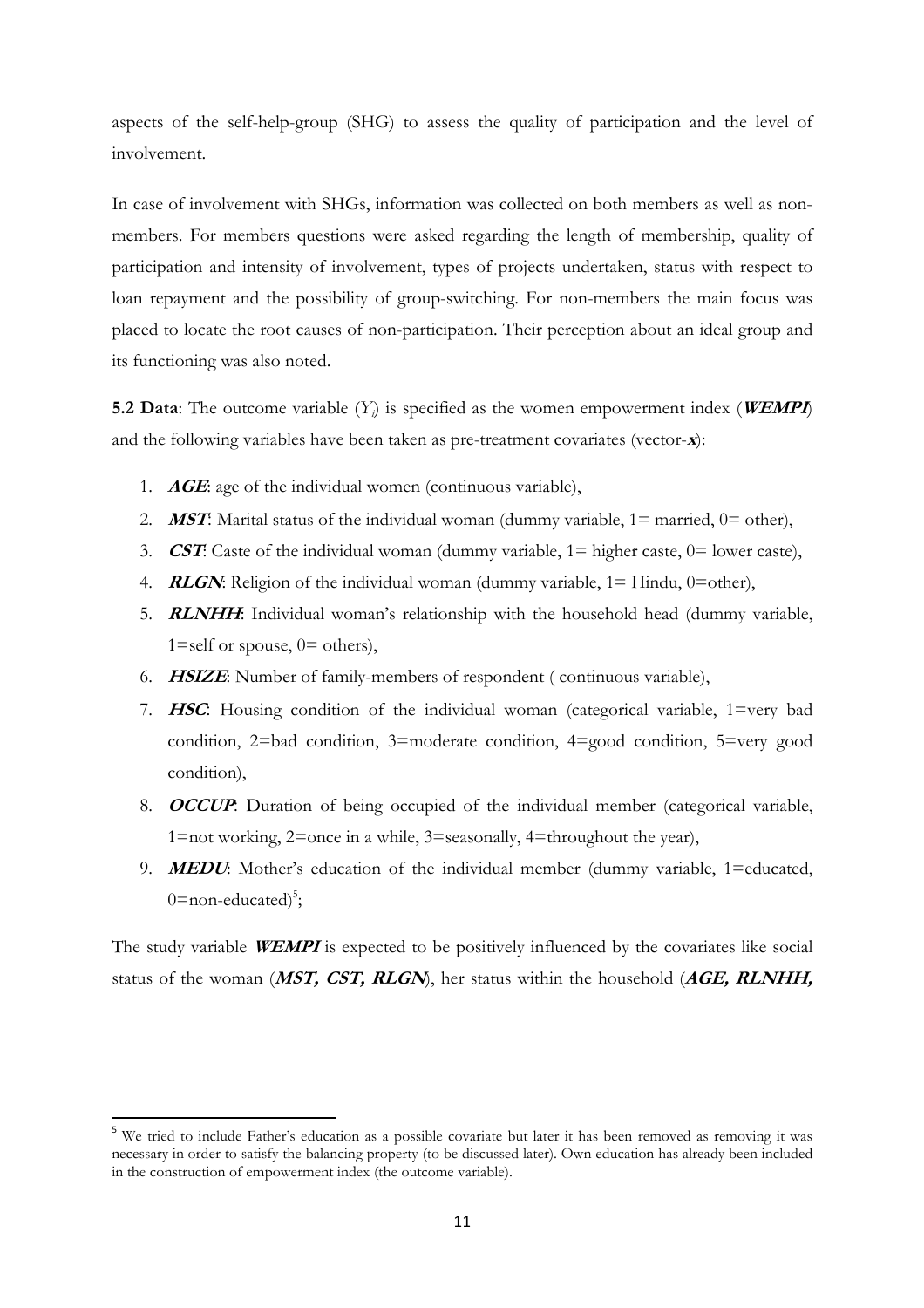$HSIZE$ , her economic status (*OCCUP*), her living condition (*HSC*) and presence of awareness in her upbringing reflected through  $\emph{MEDU}^6$ 

5.3 Exploration: The summary statistics for Y and all the relevant x-variables are presented separately for non-member, member and the pooled sample for both the selected districts and the presence of mean differences across membership type is verified by applying Fisher's t-test (table-1a & 1b). In general the inter-group differences in average values are more pronounced for the mean compared to the median. Moreover, the mean-differences are statistically more powerful in the district of 24-parganas (S) where the history of group culture is relatively weak. Taking all categories together the mean value of the **WEMPI** in Hooghly is 3.289 and that in 24-Parganas (S) is 2.982, and the difference is statistically significant even at less than 1% level. Among the pre-treatment covariates the mean-difference between non-members and SHGmembers is statistically significant for AGE, MST, RLNHH and OCCUP in both the chosen districts but with opposite sign. While in Hooghly participation is positively related to these factors in 24-Parganas (S) the association is negative. For some other covariates like CST, **RLGN** and **OCCUP** while in Hooghly there is no significant difference, in 24-Parganas (S) the mean difference across groups is statistically significant.

So, the selected districts are revealing different patterns regarding pre-treatment conditions of SHG participation and their selection makes the combined sample more representative in nature. For both districts the average value of **MEDU** and the outcome variable **WEMPI** are not exhibiting any statistically significant difference across groups. Thus, the sample is not suggesting the presence of any obvious selection bias and different matching techniques may be applied on it to assess the impact of SHG participation on enhancing women empowerment.

l

<sup>6</sup> Our choice of covariates is highly influenced by the existing literature on the effect of various socio-economic factors in shaping women empowerment and accordingly the causality has been presumed. (Kamal and Junaid, 2008 for marital status, Singh and Pandey, 2007 for caste, Elizabeth Weiss Ozorak, 1996 for religion, Sara Noreen, 2011 for age, Esther Duflo, 2011 for relationship with household head, Thapa, 2010 for household size, Parveen, Ahsan and Chaudhury, 2004 for occupational status, Esther Duflo, op. cit. for mother's education).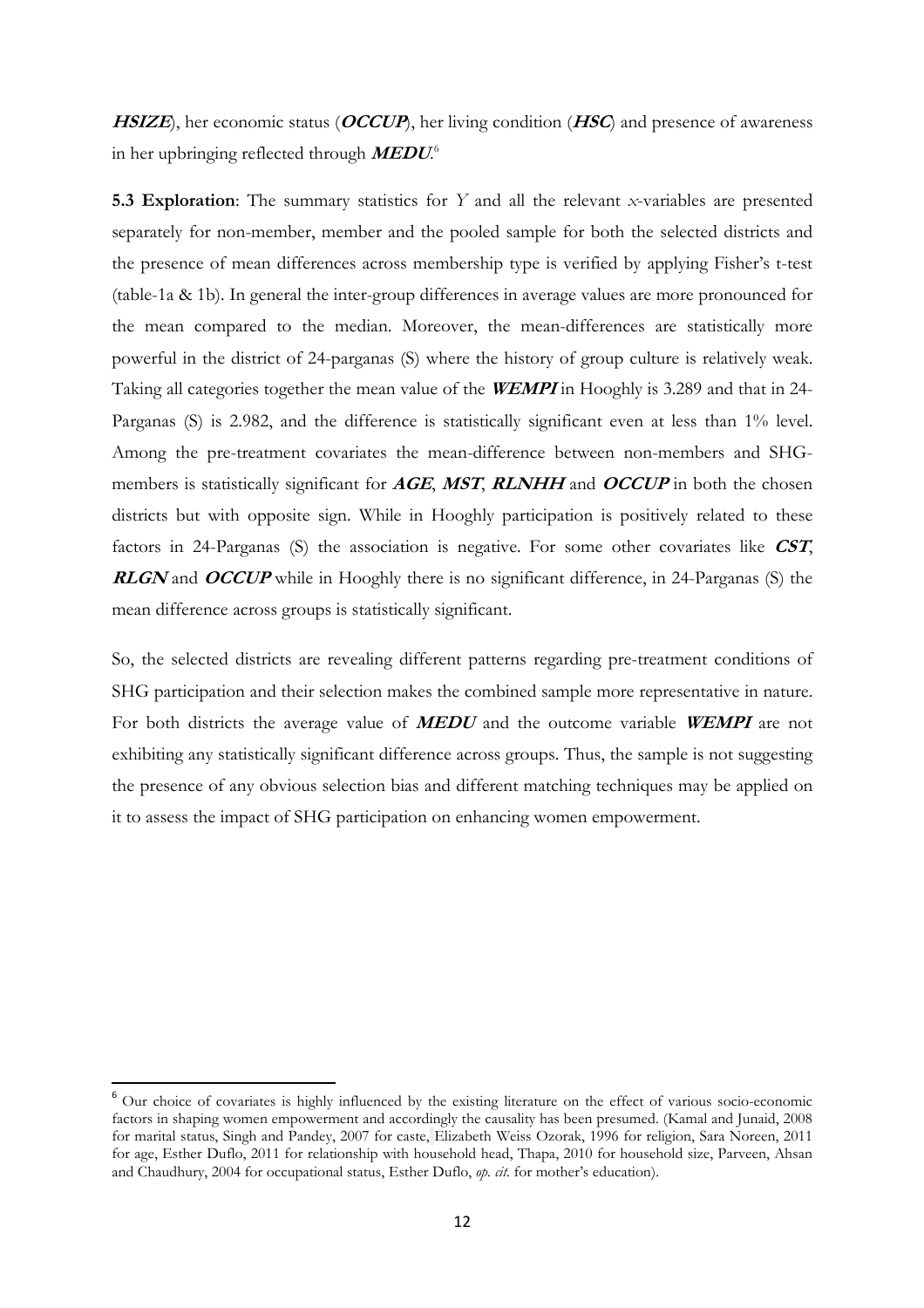| Variable           | Group      | Count | Mean   | Median | <b>SD</b> | CV    | t-value  | p-value |
|--------------------|------------|-------|--------|--------|-----------|-------|----------|---------|
|                    | Non-member | 150   | 28.960 | 26.000 | 10.283    | 0.355 |          |         |
| AGE                | SHG-member | 600   | 33.580 | 33.000 | 9.619     | 0.286 | 5.188    | 0.000   |
|                    | All        | 750   | 32.656 | 30.000 | 9.922     | 0.304 |          |         |
|                    | Non-member | 150   | 0.707  | 1.000  | 0.457     | 0.646 |          |         |
| <b>MST</b>         | SHG-member | 600   | 0.847  | 1.000  | 0.361     | 0.426 | 4.018    | 0.0001  |
|                    | All        | 750   | 0.819  | 1.000  | 0.386     | 0.471 |          |         |
|                    | Non-member | 150   | 0.673  | 1.000  | 0.471     | 0.699 |          |         |
| $\boldsymbol{CST}$ | SHG-member | 600   | 0.615  | 1.000  | 0.487     | 0.792 | $-1.321$ | 0.1869  |
|                    | All        | 750   | 0.627  | 1.000  | 0.484     | 0.772 |          |         |
|                    | Non-member | 150   | 0.833  | 1.000  | 0.374     | 0.449 |          |         |
| <b>RLGN</b>        | SHG-member | 600   | 0.773  | 1.000  | 0.419     | 0.542 | $-1.601$ | 0.1097  |
|                    | All        | 750   | 0.785  | 1.000  | 0.411     | 0.523 |          |         |
|                    | Non-member | 150   | 0.707  | 1.000  | 0.457     | 0.646 |          |         |
| <b>RLNHH</b>       | SHG-member | 600   | 0.838  | 1.000  | 0.368     | 0.440 | 3.721    | 0.0002  |
|                    | All        | 750   | 0.812  | 1.000  | 0.391     | 0.481 |          |         |
|                    | Non-member | 150   | 5.140  | 5.000  | 2.259     | 0.439 |          |         |
| <b>HSIZE</b>       | SHG-member | 600   | 4.998  | 4.000  | 2.241     | 0.448 | $-0.691$ | 0.4895  |
|                    | All        | 750   | 5.027  | 5.000  | 2.243     | 0.446 |          |         |
|                    | Non-member | 150   | 2.6000 | 2.000  | 1.198     | 0.461 |          |         |
| <b>HSC</b>         | SHG-member | 600   | 2.645  | 2.000  | 1.182     | 0.447 | 0.416    | 0.6777  |
|                    | All        | 750   | 2.636  | 2.000  | 1.185     | 0.450 |          |         |
|                    | Non-member | 150   | 1.433  | 1.000  | 0.999     | 0.697 |          |         |
| <b>OCCUP</b>       | SHG-member | 600   | 1.742  | 1.000  | 1.203     | 0.691 | 2.898    | 0.0039  |
|                    | All        | 750   | 1.680  | 1.000  | 1.171     | 0.697 |          |         |
|                    | Non-member | 150   | 0.453  | 0.000  | 0.499     | 1.102 |          |         |
| <b>MEDU</b>        | SHG-member | 600   | 0.318  | 0.000  | 0.466     | 1.465 | $-3.126$ | 0.0018  |
|                    | All        | 750   | 0.345  | 0.000  | 0.476     | 1.378 |          |         |
|                    | Non-member | 150   | 3.335  | 3.223  | 0.933     | 0.280 |          |         |
| <b>WEMPI</b>       | SHG-member | 600   | 3.278  | 3.192  | 0.936     | 0.285 | 0.673    | 0.5009  |
|                    | All        | 750   | 3.289  | 3.192  | 0.935     | 0.284 |          |         |

Table 1a: Descriptive Statistcs for the Selected Sample in Hooghly

Source: Primary survey data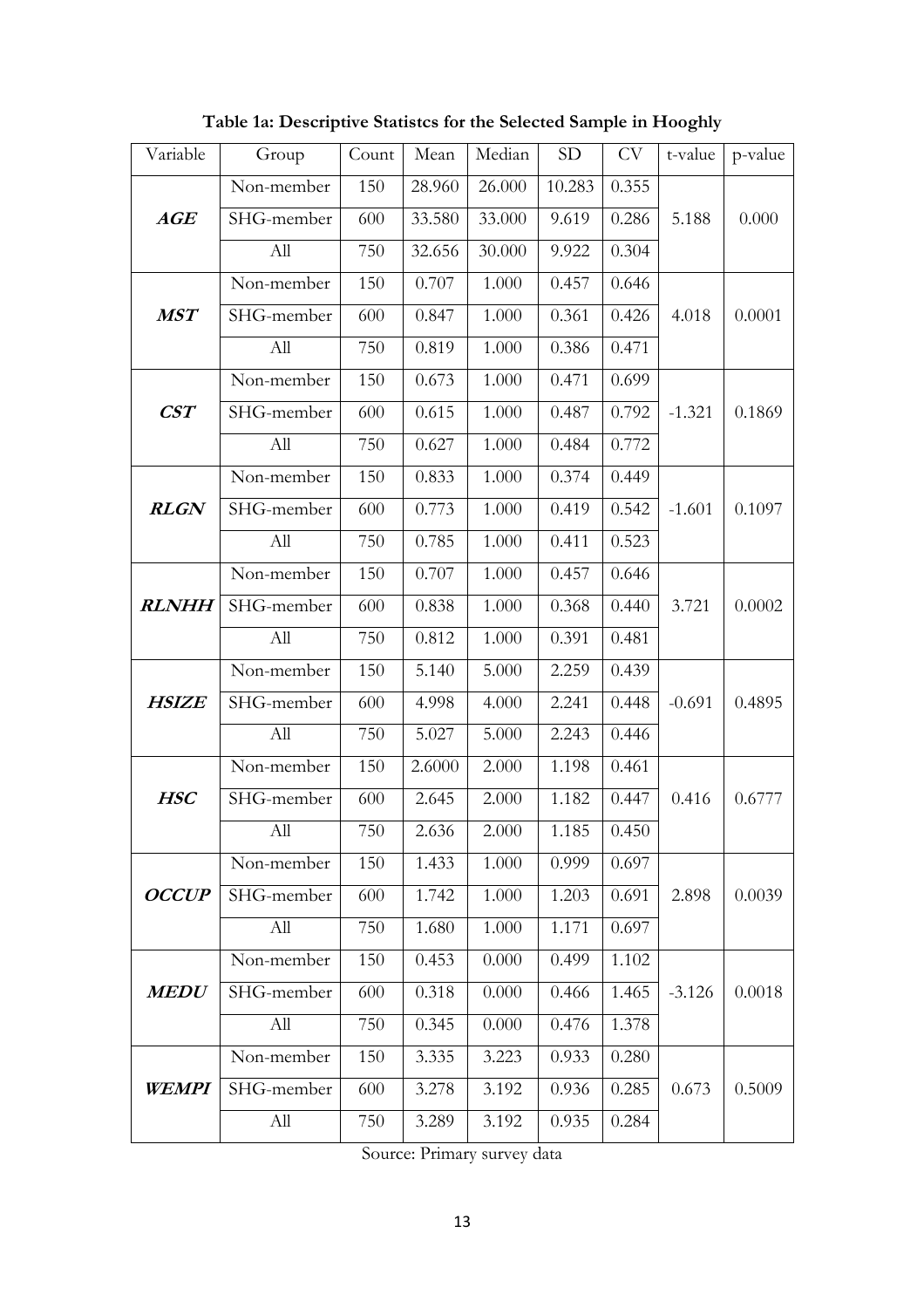| Variable       | Group      | Count | Mean   | Median | <b>SD</b> | <b>CV</b> | t-value  | p-value |
|----------------|------------|-------|--------|--------|-----------|-----------|----------|---------|
|                | Non-member | 150   | 30.553 | 28.000 | 9.988     | 0.327     |          |         |
| AGE            | SHG-member | 600   | 32.918 | 30.000 | 9.347     | 0.284     | $-2.733$ | 0.0064  |
|                | All        | 750   | 32.445 | 30.000 | 9.519     | 0.293     |          |         |
|                | Non-member | 150   | 0.807  | 1.000  | 0.396     | 0.491     |          |         |
| <b>MST</b>     | SHG-member | 600   | 0.920  | 1.000  | 0.272     | 0.295     | $-4.131$ | 0.0000  |
|                | All        | 750   | 0.897  | 1.000  | 0.304     | 0.338     |          |         |
|                | Non-member | 150   | 0.407  | 0.000  | 0.493     | 1.212     |          |         |
| $\mathbf{CST}$ | SHG-member | 600   | 0.320  | 0.000  | 0.467     | 1.459     | 2.011    | 0.0447  |
|                | All        | 750   | 0.337  | 0.000  | 0.473     | 1.403     |          |         |
|                | Non-member | 150   | 0.700  | 1.000  | 0.460     | 0.657     |          |         |
| <b>RLGN</b>    | SHG-member | 600   | 0.837  | 1.000  | 0.370     | 0.442     | $-3.843$ | 0.0001  |
|                | All        | 750   | 0.809  | 1.000  | 0.393     | 0.486     |          |         |
|                | Non-member | 150   | 0.767  | 1.000  | 0.424     | 0.554     |          |         |
| <b>RLNHH</b>   | SHG-member | 600   | 0.830  | 1.000  | 0.376     | 0.453     | $-1.797$ | 0.0727  |
|                | All        | 750   | 0.817  | 1.000  | 0.387     | 0.473     |          |         |
|                | Non-member | 150   | 4.487  | 4.000  | 2.200     | 0.490     |          |         |
| <b>HSIZE</b>   | SHG-member | 600   | 4.785  | 4.000  | 2.087     | 0.436     | $-1.549$ | 0.1219  |
|                | All        | 750   | 4.725  | 4.000  | 2.112     | 0.447     |          |         |
|                | Non-member | 150   | 2.520  | 2.000  | 1.151     | 0.457     |          |         |
| <b>HSC</b>     | SHG-member | 600   | 2.722  | 3.000  | 1.075     | 0.395     | $-2.025$ | 0.0432  |
|                | All        | 750   | 2.681  | 3.000  | 1.093     | 0.408     |          |         |
|                | Non-member | 150   | 1.680  | 1.000  | 1.089     | 0.648     |          |         |
| <b>OCCUP</b>   | SHG-member | 600   | 2.228  | 1.000  | 1.412     | 0.634     | $-4.438$ | 0.0000  |
|                | All        | 750   | 2.119  | 1.000  | 1.370     | 0.647     |          |         |
|                | Non-member | 150   | 0.280  | 0.000  | 0.451     | 1.609     |          |         |
| <b>MEDU</b>    | SHG-member | 600   | 0.422  | 0.000  | 0.494     | 1.172     | $-3.194$ | 0.0015  |
|                | All        | 750   | 0.393  | 0.000  | 0.489     | 1.243     |          |         |
|                | Non-member | 150   | 2.977  | 3.060  | 0.545     | 0.183     |          |         |
| WEMPI          | SHG-member | 600   | 2.983  | 3.030  | 0.552     | 0.185     | 0.924    | 0.9010  |
|                | All        | 750   | 2.982  | 3.039  | 0.550     | 0.185     |          |         |

Table 1b: Descriptive Statistcs for the Selected Sample in 24-Pargana (S)

Source: Primary survey data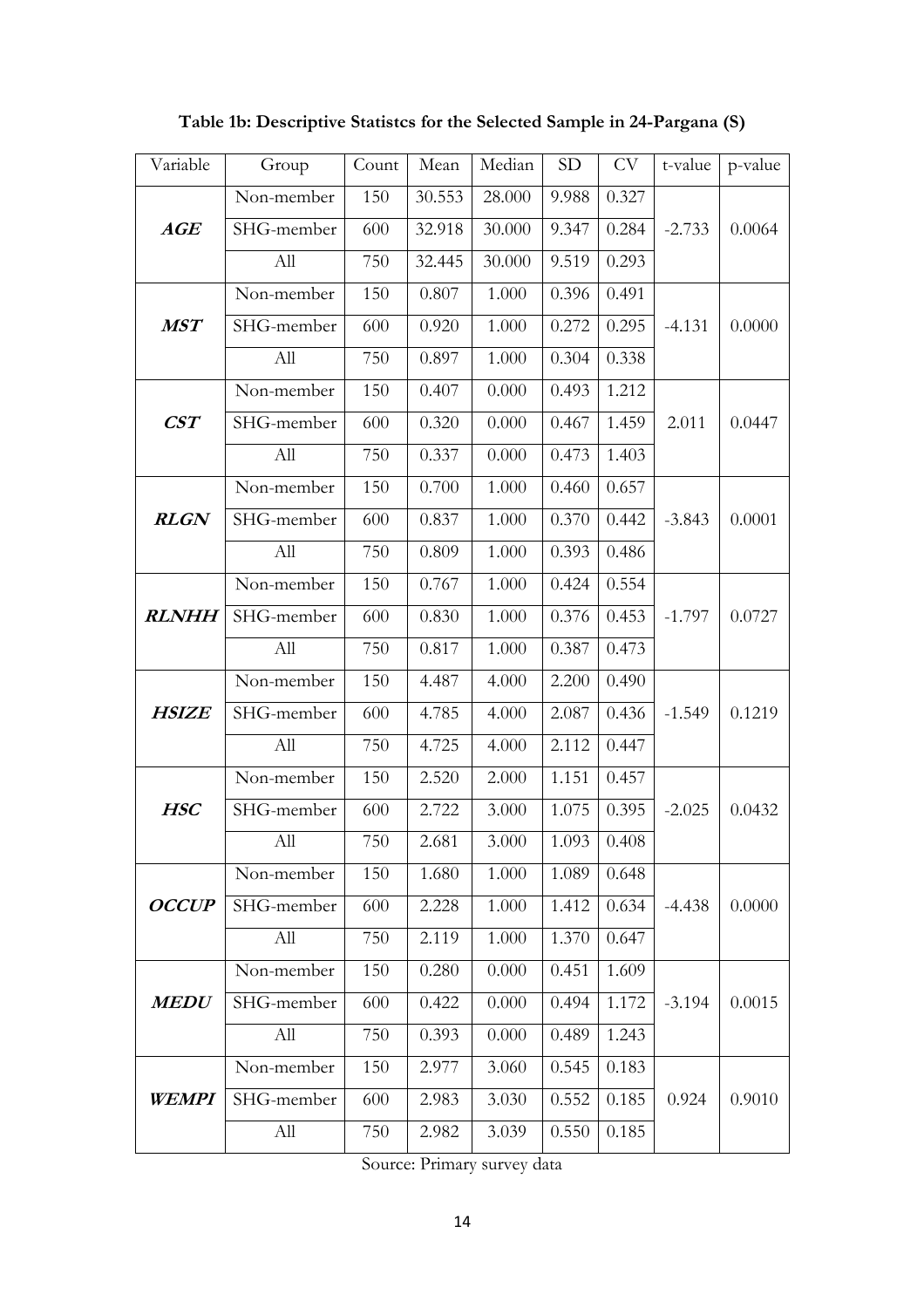#### 6. Impact of SHG Participation on WEMPI

 $\overline{a}$ 

We are interested in investigating the effect of participation vis-à-vis non-participation on WEMPI. As a first attempt simple OLS regression is run on **WEMPI** with all pre-participation covariates and a membership dummy for both the districts (table 2).

| District | AGE          | <b>MST</b>  | <b>CST</b> | <b>RLGN</b> | <b>RLNHH</b>   | <b>HSIZE</b> | <b>HSC</b> |
|----------|--------------|-------------|------------|-------------|----------------|--------------|------------|
| Hooghly  | $-0.037***$  | $0.706***$  | $0.260***$ | $-0.767***$ | $-0.249***$    | $-0.005$     | $0.066***$ |
| $24-Pgs$ | $-0.001$     | $0.149*$    | $0.078*$   | $-0.017$    | $-0.128**$     | $-0.037***$  | $0.041**$  |
| District | <b>OCCUP</b> | <b>MEDU</b> | D-var      | Const       | R <sub>2</sub> | F            | DF         |
| Hooghly  | $0.095***$   | 0.051       | $-0.008$   | $4.253***$  | 0.396          | 48.54***     | 739        |
| $24-Pgs$ | 0.005        | 0.000       | 0.009      | $3.027***$  | 0.034          | $2.60***$    | 739        |

Study Variable: WEMPI

Source: Calculated from Primary Survey Data; \*\*\* significant at less than 1% level; \*\* significant at less than 5% level; \* significant at less than 10% level;

In general the regression explains much better in Hooghly than in 24-Pargana(S) where the pre-treatment variables are mostly significant with the exception of MEDU and HSIZE. However, the treatment effect (coefficient of the membership Dummy) is statistically insignificant in both the districts. This indicates two possibilities: firstly, participation alone may not be adequate to improve WEMPI; secondly, with  $600$  members (old  $\&$  new taken together) and 150 non-members there may be some dummy balancing problem. So, WEMPI for old members and that for new members should separately compared with the WEMPI of non-members to assess the impact of SHG-participation. Additionally, the effect of (a) duration of participation (attempted to be isolated by making a distinction between old member and new member) and (b) quality of participation (attempted to be captured in terms of both the cohesiveness and vibrancy of the group as well as the extent of active involvement in group activities of the respondent in terms of her participation in the decision making process)<sup>7</sup> needs to be estimated.

<sup>7</sup> The quality of participation has been assessed in terms of a number of questions related to the (i) frequency of group meeting, (ii) the regularity of attendance on the part of the respondent member, (iii) presence of groupproject(s), (iv) involvement of the member in the decision making process of the group relating to (a) inclusion of new member, (b) exclusion of existing member, (c) project selection, (d) assessment of project-worth, (e) share of repayment responsibility, etc. Response to all these questions have been collected in a categorical scale and subsequently transformed into an index following a practice akin to that of the human development index with the value lying between 0 and 1. If the value exceeds the mean value of the SHG-members then the participation is denoted as active and passive otherwise.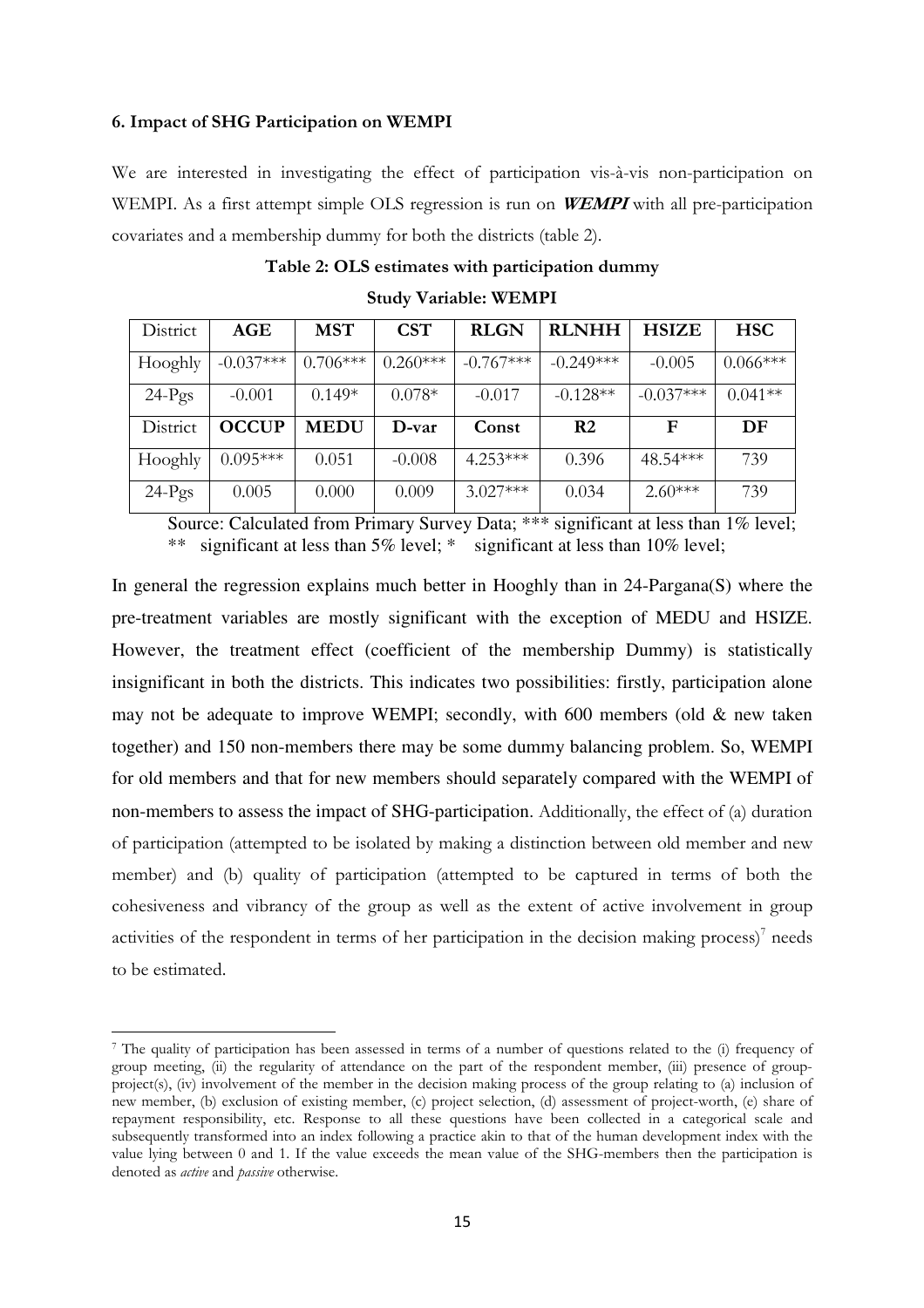So, computing the p-scores of each sample unit in terms of pre-treatment characteristics we have to define the treatment and the control groups according to alternative research questions. Here we would separately carry out comparison between the WEMPI of old members with that of non-members and WEMPI of new members with that of non-members. Under the ignorability of treatment assumption, in each case we have to check the *balancedness* of the sample between treated and controlled to estimate the ATT and its statistical significance. Alternative matching techniques will be applied and the region of common support would be derived accordingly.

6.1 Estimation of p-score: A logistic regression model was constructed for the purpose of estimating the propensity score for each individual woman. The group-treatment variable served as the criterion variable for the model and the covariates were considered as possible predictor variables. The result of the logistic regression model is presented in Table 3.

| Variable                | Hooghly       |           | 24-Parganas (S) |           |  |  |
|-------------------------|---------------|-----------|-----------------|-----------|--|--|
|                         | β-coefficient | t-value   | β-coefficient   | t-value   |  |  |
| $\pmb{A}\pmb{G}\pmb{E}$ | 0.008         | 1.78      | 0.01            | 1.27      |  |  |
| <b>MST</b>              | 0.24          | $1.96**$  | 0.56            | $2.00**$  |  |  |
| $\it{CST}$              | $-0.82$       | $-4.82**$ | $-0.05$         | $-2.34**$ |  |  |
| <i>RLGN</i>             | $-0.78$       | $-3.84**$ | 0.55            | $2.85**$  |  |  |
| <i><b>RLNHH</b></i>     | 0.35          | 1.34      | 0.25            | 1.54      |  |  |
| <i>FSIZE</i>            | $-0.009$      | $-0.28$   | $-0.03$         | $-0.87$   |  |  |
| <b>HSC</b>              | $-0.07$       | $-1.13$   | 0.10            | 1.39      |  |  |
| <i>OCCUP</i>            | 0.32          | $4.24**$  | 0.11            | $2.01**$  |  |  |
| <i><b>MEDU</b></i>      | 0.34          | $2.02**$  | 0.57            | 1.46      |  |  |

Table 3: Results for the Logistic Regression

Source: Primary survey data; \*\* significant at less than 5% level

; The logistic regression model developed was used to estimate a probability of each 750 individual woman of the two survey districts. Each probability value represents the probability that the corresponding individual would be a member of the treatment group (i.e. SHGmember/ old-member/ active participant, who is assigned a value of one in the treatment variable). But the propensity score methods only work over the region of common support. This restriction implies that the test of balancing property is performed only on the observations whose propensity score belongs to the intersection of the supports of the propensity score of treated and controls. The region of common support for this study has been derived to be [0.23, 0. 86] for the district of Hooghly and [0.22, 0.83] for the district of South 24-Parganas. Four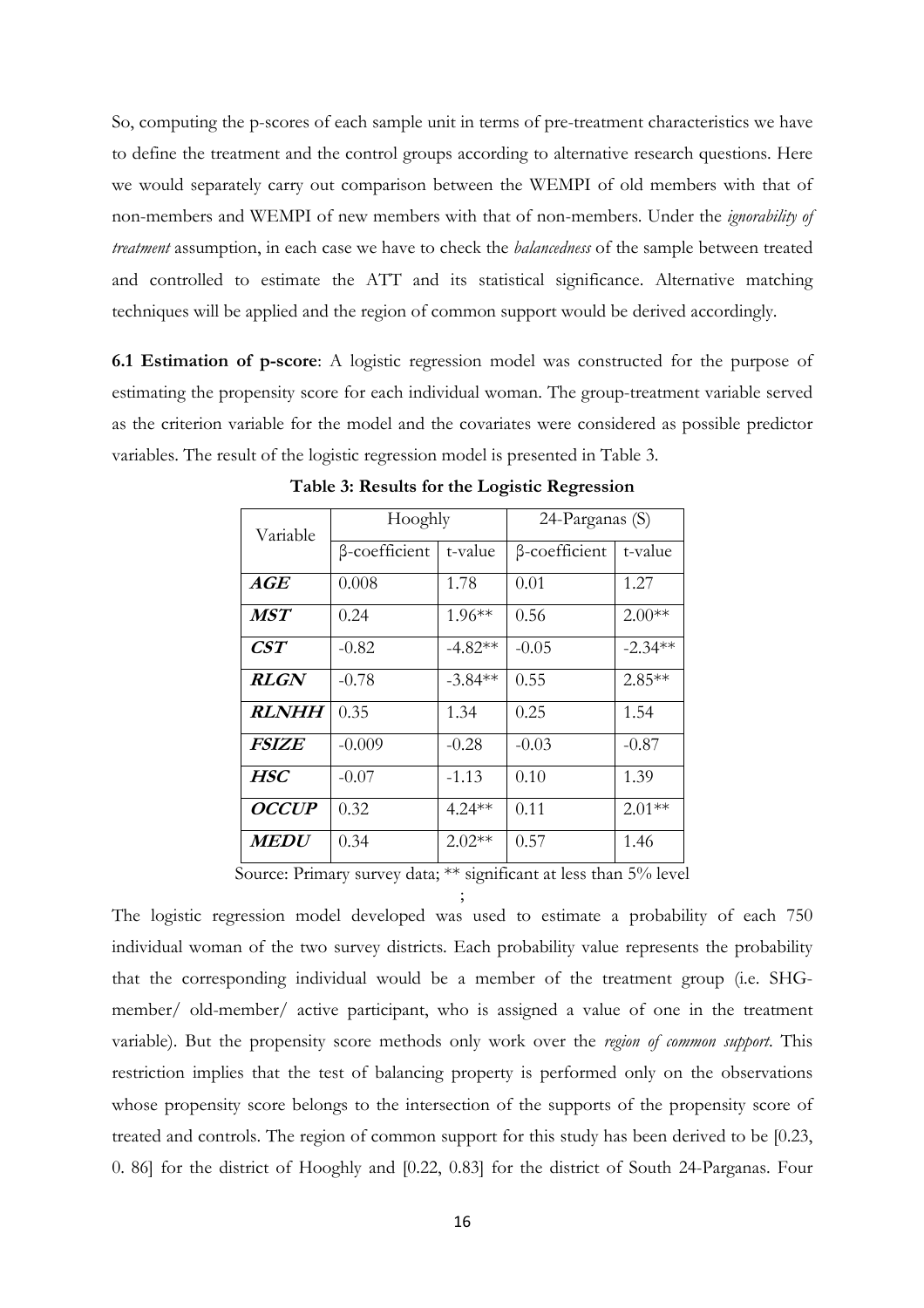individual women in Hooghly and two in South 24-Parganas have been identified to have a propensity score outside the region of common support. Hence the matching had been operated on 746 women in Hooghly and 748 women in South 24-Parganas.

6.2 Estimation of ATT by matching p-scores: For each district five different sets are matched as (i) non-member vis-à-vis old member, (ii) non-member vis-à-vis new member, (iii) new member vis-à-vis old member, (iv) passive member vis-à-vis active member and (v) non-member vis-à-vis passive member. Table 4 reports the retained elements in the region of common support for each set in each district.

| Twore it once of companions occupied caes it cannoni for each Bhother |         |           |       |                 |           |       |  |
|-----------------------------------------------------------------------|---------|-----------|-------|-----------------|-----------|-------|--|
|                                                                       |         | Hooghly   |       | 24-Parganas (S) |           |       |  |
| Type of Treatment                                                     | Control | Treatment | Total | Control         | Treatment | Total |  |
|                                                                       | Group   | Group     |       | Group           | Group     |       |  |
| old member vis-à-vis non-member                                       | 145     | 300       | 445   | 148             | 300       | 448   |  |
|                                                                       |         |           |       |                 |           |       |  |
| new member vis-à-vis non-member                                       | 147     | 299       | 446   | 146             | 300       | 446   |  |
|                                                                       |         |           |       |                 |           |       |  |
| old member vis-à-vis new member                                       | 296     | 300       | 596   | 296             | 300       | 596   |  |
|                                                                       |         |           |       |                 |           |       |  |
| active member vis-à-vis passive                                       | 250     | 346       | 596   | 142             | 458       | 600   |  |
| member                                                                |         |           |       |                 |           |       |  |
| passive member vis-à-vis non-                                         | 147     | 254       | 401   | 139             | 142       | 281   |  |
| member                                                                |         |           |       |                 |           |       |  |
|                                                                       |         |           |       |                 |           |       |  |

Table 4: Size of comparison set for each treatment for each District

Source: Primary survey data; STATA 12;

The average treatment effect on the treated (ATT) has been estimated in each case by applying both Nearest Neighbour and Radial matching (with radius 0.01) scheme where the latter matched larger number of observations from the control group with the observations in the treatment group and yielded statistically stronger ATT values (table 5). For radial matching a significant effect of the duration of membership is observed on the outcome variable WEMPI in both the districts under consideration and for both the matching schemes in the district Hooghly active participation leads to improvement in women empowerment rather than mere passive participation.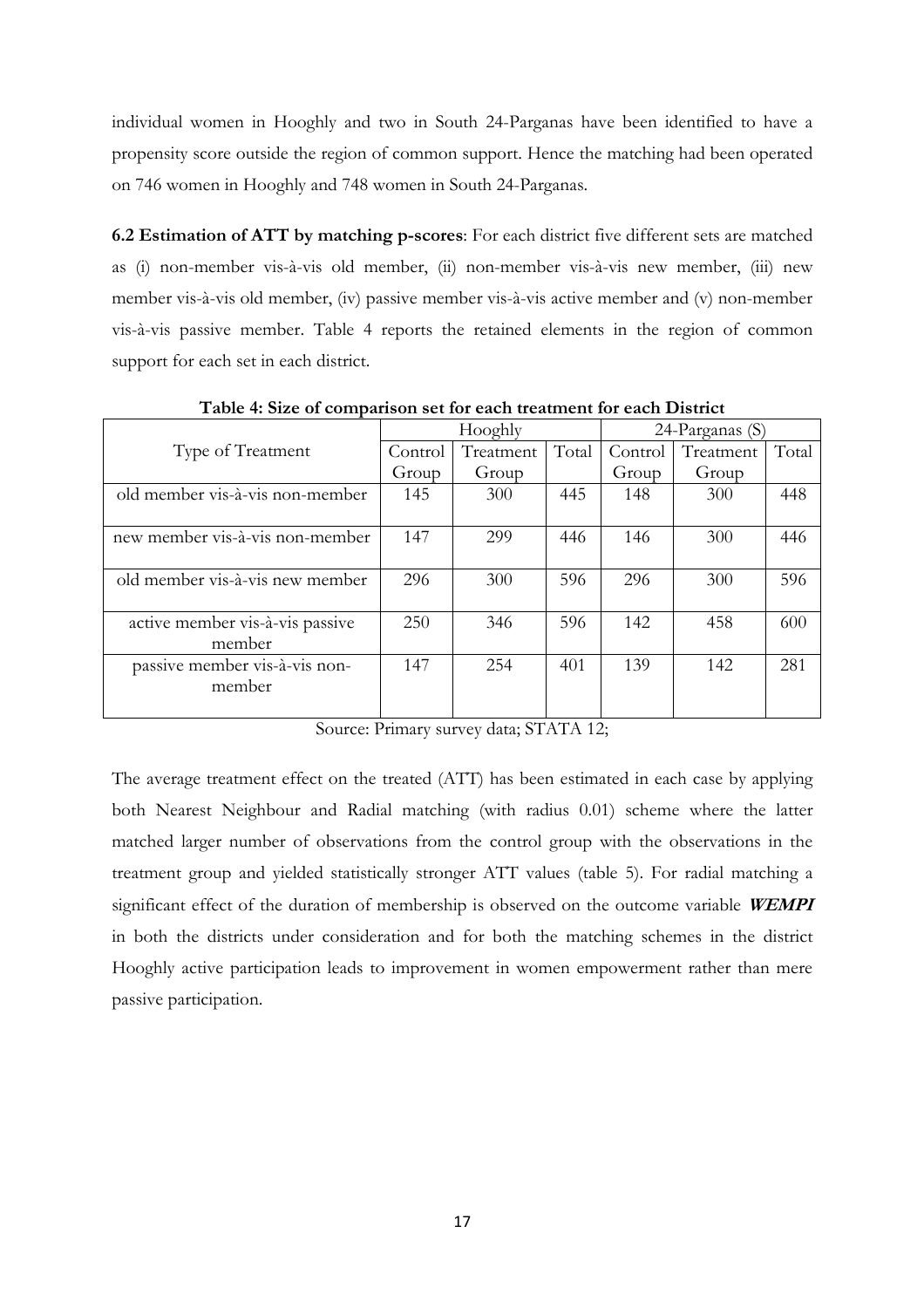|                    | Statistic  |           | Hooghly         | 24-Parganas (S) |                 |  |  |
|--------------------|------------|-----------|-----------------|-----------------|-----------------|--|--|
| Type of Treatment  |            |           | Matching Scheme |                 | Matching Scheme |  |  |
|                    |            | Nearest   | Radial          | Nearest         | Radial          |  |  |
|                    |            | Neighbour | $(radius=0.01)$ | Neighbour       | $(radius=0.01)$ |  |  |
| old member vis-à-  | <b>ATT</b> | 0.02      | 0.02            | 0.03            | 0.06            |  |  |
| vis non-member     | t-value    | 0.160     | 0.25            | 0.48            | 0.99            |  |  |
|                    |            |           |                 |                 |                 |  |  |
| new member vis-à-  | <b>ATT</b> | 0.204     | 0.16            | 0.04            | 0.03            |  |  |
| vis non-member     | t-value    | 1.68      | 1.70            | 0.59            | 0.41            |  |  |
|                    |            |           |                 |                 |                 |  |  |
| old member vis-à-  | <b>ATT</b> | 0.115     | 0.169           | 0.100           | 0.113           |  |  |
| vis new member     | t-value    | 1.18      | $2.35**$        | 1.45            | $2.77**$        |  |  |
|                    |            |           |                 |                 |                 |  |  |
| active member vis- | <b>ATT</b> | 0.14      | 0.11            | 0.11            | 0.04            |  |  |
| à-vis passive      | t-value    | $2.21**$  | $2.62**$        | 1.75            | 1.91            |  |  |
| member             |            |           |                 |                 |                 |  |  |
|                    |            |           |                 |                 |                 |  |  |
| passive member     | <b>ATT</b> | 0.08      | 0.05            | 0.01            | 0.01            |  |  |
| vis-à-vis non-     | t-value    | 0.65      | 0.45            | 1.10            | 1.16            |  |  |
| member             |            |           |                 |                 |                 |  |  |
|                    |            |           |                 |                 |                 |  |  |

Table 5: Treatment Effect of Participation for each District

Source: Primary survey data; \*\* significant at less than 5% level; STATA 12;

6.3: Regression Results: It will be interesting to compare these p-score based results with standard OLS estimates to assess the improvement, if any. Table 6 presents the regression results for two districts for each specific type of treatment. In general, for all regressions Hooghly is suggesting statistically much stronger relations compared to 24-Parganas (S) in terms of the relevant F-statistics. While in Hooghly for all variants of regression models  $AGE$  and  $RLGN$ have adverse effect on **WEMPI** and MST and **OCCUP** have favourable influence in case of 24-Parganas (S) the single most important factor turned out to be **HSIZE**. Membership per se does not have much influence on women empowerment as comparison between non-member vis-àvis old member and that between non-member and new member failed to suggest any statistically significant difference in terms of the coefficient of the relevant dummy variables<sup>8</sup>. Significant effect is produced by the duration of membership in both the districts, which was produced by radius matching in case of p-score based comparison. However, quality of participation is important in Hooghly only, which is again consistent with the p-score based results. To explore whether duration of membership and the quality of participation have any mutually reinforcing effect on WEMPI an interaction dummy has been defined where the variable assumes a value equal to unity when the subject is both a old member and an active

l

<sup>8</sup> Treatments 1 & 2;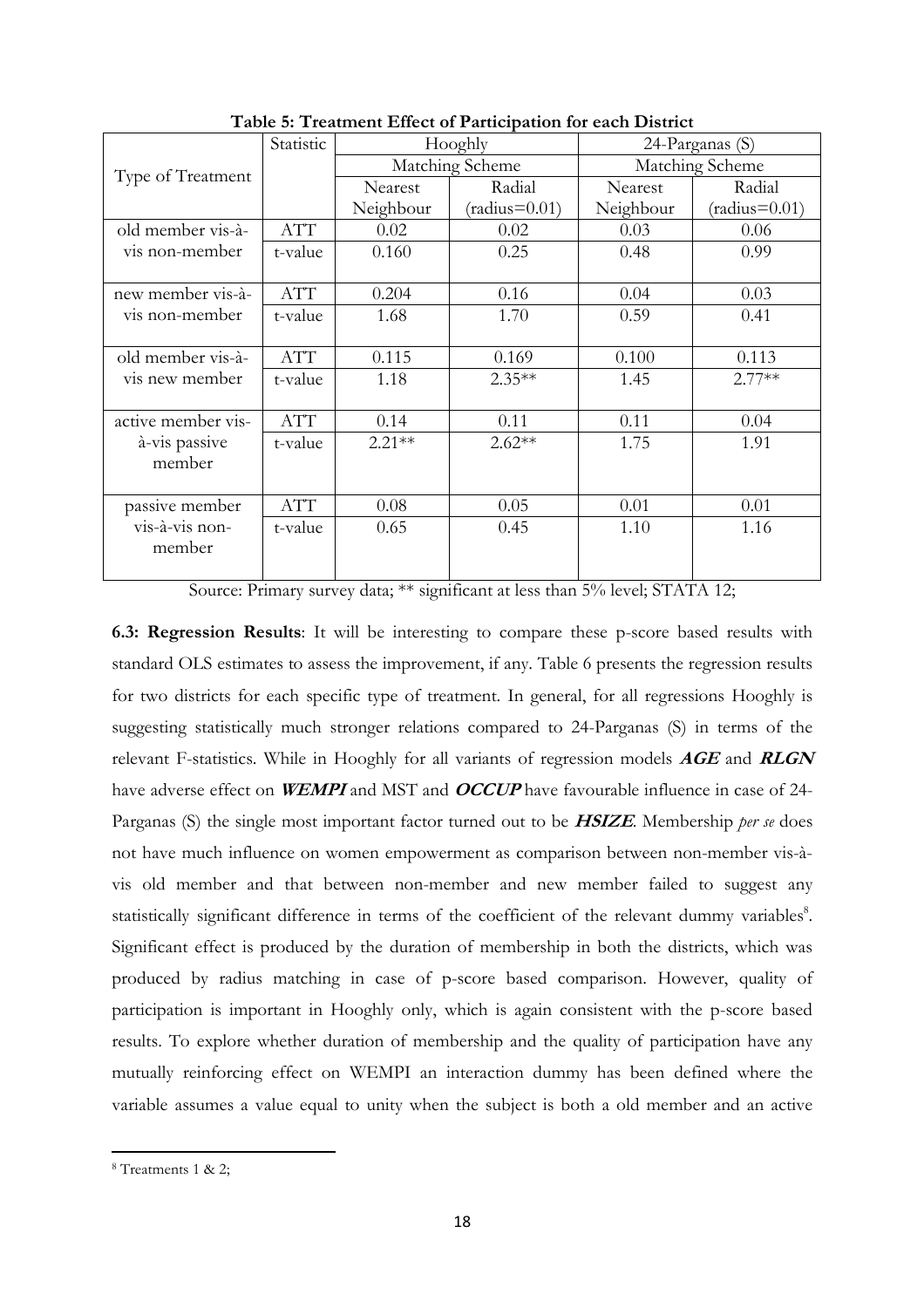member. When the regression is run the coefficient of the dummy variable turns out to be statistically significant with correct sign in Hooghly but the effect is much weaker in 24-Parganas (S).

In fact, in general, Hooghly experiences greater effectiveness of the SHG program in enhancing women empowerment compared to 24-Parganas (S) as here the institution of social capital has stronger footing as well as longer history. Hooghly is a district, which has a strong history of cooperation (all cooperative credit and non-credit societies increased exponentially both in terms of number of members and working capital) and as a result SHG-promotion became very popular in this district. On the contrary, despite the huge effort from both government and nongovernmental agencies, SHGs have been reported to fail to produce the desirable outcome in South 24-Parganas; all credit and non-credit societies have been reported to suffer from a decline in working capital in this district. This has been reflected also in the ATT-based results. The positive ATTs derived in both the districts confirm the empowerment-enhancing potential of Self-help groups. But active participation consistently yields empowerment only in certain district-level local conditions captured by the strength of cooperative culture. The difference in statistical significance (for Hooghly significant and for South 24-Parganas insignificant) between two districts reflects that.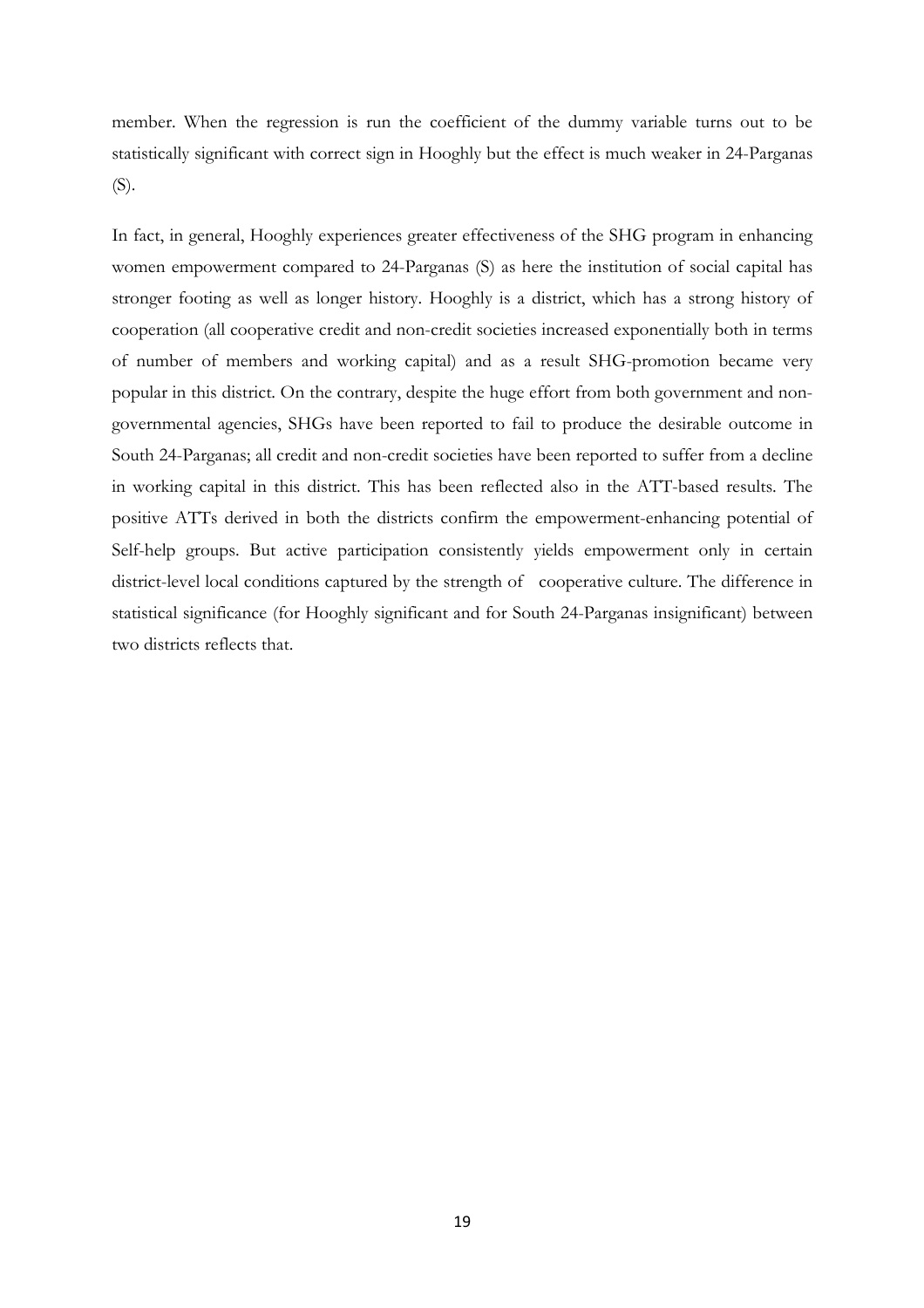| Type of treatment         | Old member $= 1$ |            |             | New member $= 1$ |                  | Old member $= 1$ |             | Active member $= 1$  |                  | Passive member $= 1$ |             | Old & Active $=1$ |
|---------------------------|------------------|------------|-------------|------------------|------------------|------------------|-------------|----------------------|------------------|----------------------|-------------|-------------------|
| $(D$ -var)                | Non-member $= 0$ |            |             | Non-member $= 0$ | New member $= 0$ |                  |             | Passive member $= 0$ | Non-member $= 0$ |                      |             | Otherwise $= 0$   |
| Variable                  | Hooghly          | $24-Pgs$   | Hooghly     | $24-Pgs$         | Hooghly          | $24-Pgs$         | Hooghly     | $24-Pgs$             | Hooghly          | $24-Pgs$             | Hooghly     | $24-Pgs$          |
| <b>AGE</b>                | $-0.031***$      | $-0.002$   | $-0.043***$ | $-0.002$         | $-0.038***$      | $-0.001$         | $-0.038***$ | 0.000                | $-0.039***$      | $-0.005$             | $-0.038***$ | $-0.001$          |
| <b>MST</b>                | $0.888***$       | 0.145      | $0.544***$  | $0.226**$        | $0.682***$       | 0.089            | $0.684***$  | 0.084                | $0.762***$       | 0.140                | $0.691***$  | $0.147*$          |
| <b>CST</b>                | 0.138            | $0.102*$   | $0.155**$   | 0.065            | $0.359***$       | 0.068            | $0.411***$  | 0.072                | 0.102            | 0.050                | $0.257***$  | $0.077*$          |
| <b>RLGN</b>               | $-0.748***$      | $. -0.001$ | $-0.940***$ | $-0.013$         | $-0.731***$      | 0.022            | $-0.681***$ | $-0.006$             | $-0.917***$      | $-0.031$             | $-0.785***$ | $-0.011$          |
| <b>RLNHH</b>              | $-0.309**$       | $-0.075$   | $-0.140$    | $-0.145$         | $-0.301***$      | $-0.155**$       | $-0.309***$ | $-0.162**$           | $-0.214$         | $-0.023$             | $-0.243**$  | $-0.129**$        |
| <b>HSIZE</b>              | $-0.012$         | $-0.035**$ | 0.008       | $-0.038***$      | $-0.009$         | $-0.039***$      | $-0.012$    | $-0.038***$          | $-0.002$         | $-0.031*$            | $-0.004$    | $-0.037***$       |
| <b>HSC</b>                | $0.062**$        | $0.061**$  | $0.058*$    | 0.029            | $0.082***$       | 0.034            | $0.082***$  | 0.036                | 0.046            | $0.087***$           | $0.070***$  | $0.039**$         |
| <b>OCCUP</b>              | $0.099***$       | 0.009      | $0.077**$   | 0.011            | $0.080***$       | $-0.004$         | $0.077***$  | $-0.003$             | 0.062            | 0.008                | $0.079***$  | 0.003             |
| <b>MEDU</b>               | 0.021            | $-0.063$   | $-0.004$    | 0.011            | 0.101            | 0.025            | 0.086       | 0.029                | 0.007            | $-0.154**$           | 0.039       | $-0.008$          |
| D-var                     | $-0.0004$        | 0.058      | $-0.085$    | $-0.047$         | $0.137**$        | $0.097**$        | $0.159**$   | 0.038                | $-0.096$         | $-0.013$             | $0.174***$  | $0.087*$          |
| Const.                    | 4.092***         | 2.947***   | $4.664***$  | $3.047***$       | $4.181***$       | $3.033***$       | $4.068***$  | $3.062***$           | $4.571***$       | 2.993***             | $4.268***$  | $3.028***$        |
| $\overline{\mathbb{R}^2}$ | 0.312            | 0.046      | 0.499       | 0.038            | 0.411            | 0.041            | 0.411       | 0.034                | 0.449            | 0.064                | 0.403       | 0.039             |
| $\mathbf{F}$              | 19.95***         | $2.13**$   | $43.73***$  | $1.73*$          | $41.04***$       | $2.49***$        | 41.18***    | $2.08**$             | 27.19***         | $2.04**$             | 49.87***    | $2.97***$         |
| DF                        | 439              | 439        | 439         | 439              | 589              | 589              | 589         | 589                  | 334              | 298                  | 739         | 739               |

## **Table 6: OLS Regression Estimates of the effect of SHG-participation on Women Empowerment Study Variable: WEMPI**

Source: Calculated from Primary Survey Data; \*\*\* significant at less than 1% level;

\*\* significant at less than 5% level;

\* significant at less than 10% level;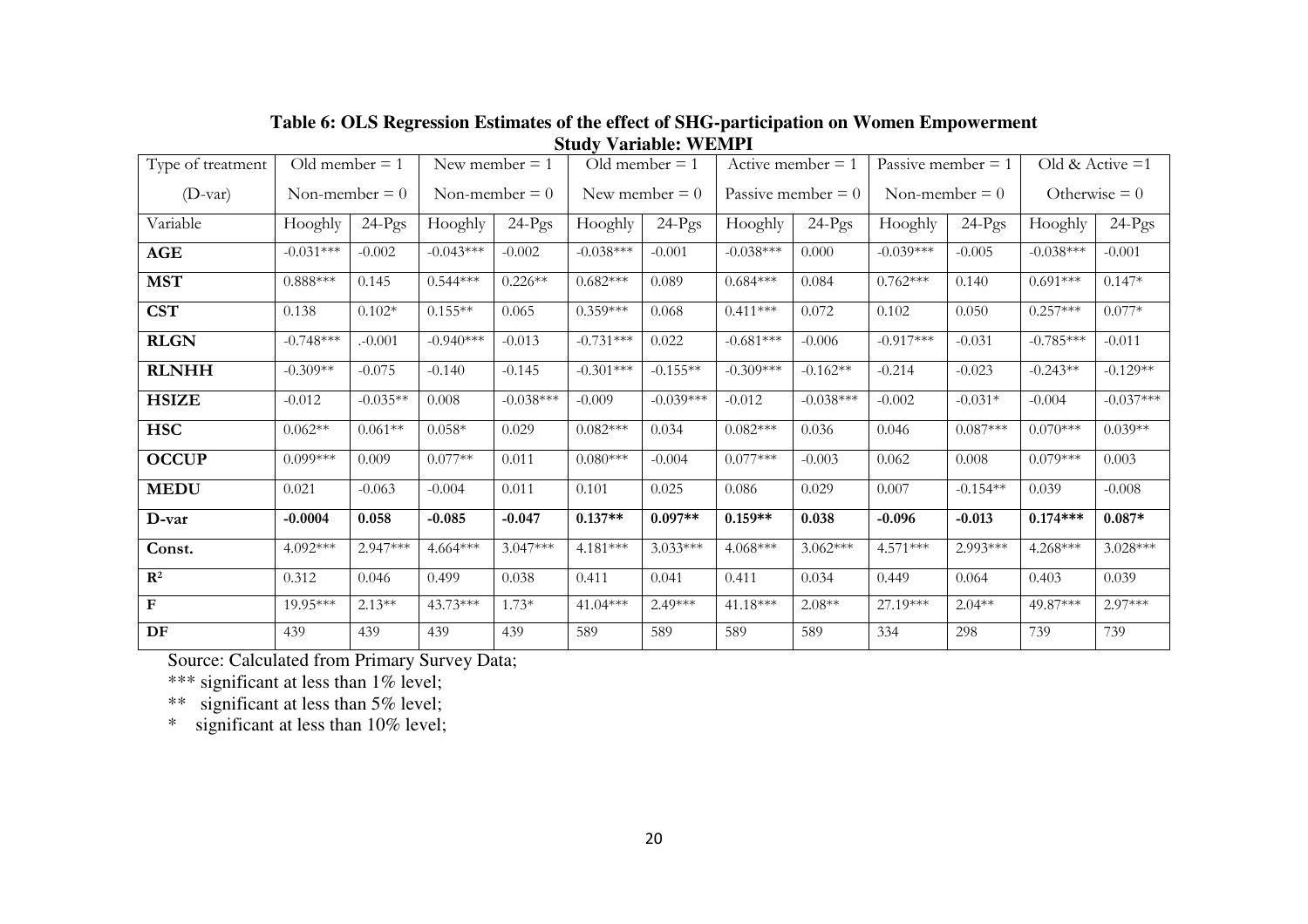6.4 Correspondence between target and out-reach: Before rounding up the discussion it would be interesting to study the pattern of correspondence between the probability of inclusion of a particular subject with given pre-participation characteristics in a project (reflected by the distribution of p-score generated for the control group) and the probability with which one is included in that project (reflected by the distribution of p-score generated for the treatment group). If the relative frequency of those with low probability of inclusion is even lower in the treatment group compared to the control group, then the efficiency of project implementation should be questioned and there would be the problem of mis-targeting. This possibility would be examined for both length of membership and the quality of participation (table 7).

|               | old member vis-à-vis new member        |                |          |         |                        |          |  |  |  |  |
|---------------|----------------------------------------|----------------|----------|---------|------------------------|----------|--|--|--|--|
| Propensity    |                                        | Hooghly $(\%)$ |          |         | 24-Parganas (S) $(\%)$ |          |  |  |  |  |
| score         | Control                                | Treatment      | Gap      | Control | Treatment              | Gap      |  |  |  |  |
|               | Group                                  | Group          |          | Group   | Group                  |          |  |  |  |  |
| < 0.20        | 31.63                                  | 17.17          | $-14.46$ | 0.00    | 0.00                   | 0.00     |  |  |  |  |
| $0.20 - 0.40$ | 27.21                                  | 17.17          | $-10.04$ | 22.30   | 13.10                  | $-9.20$  |  |  |  |  |
| $0.40 - 0.60$ | 24.83                                  | 28.62          | $+3.79$  | 66.89   | 63.45                  | $-3.44$  |  |  |  |  |
| $0.60 - 0.80$ | 15.99                                  | 36.03          | $+20.04$ | 10.81   | 23.10                  | $+12.29$ |  |  |  |  |
| $0.80 - 1.00$ | 0.34                                   | 1.01           | $+0.67$  | 0.00    | 0.35                   | $+0.35$  |  |  |  |  |
|               | active member vis-à-vis passive member |                |          |         |                        |          |  |  |  |  |
|               | Control                                | Treatment      | Gap      | Control | Treatment              | Gap      |  |  |  |  |
|               | Group                                  | Group          |          | Group   | Group                  |          |  |  |  |  |
| < 0.20        | 0.00                                   | 0.00           | 0.00     | 0.00    | 0.00                   | 0.00     |  |  |  |  |
| $0.20 - 0.40$ | 9.20                                   | 4.91           | $-4.29$  | 0.00    | 0.00                   | 0.00     |  |  |  |  |
| $0.40 - 0.60$ | 55.20                                  | 40.75          | $-14.45$ | 2.82    | 1.75                   | $-1.07$  |  |  |  |  |
| $0.60 - 0.80$ | 34.80                                  | 52.89          | 18.09    | 76.76   | 60.48                  | $-16.28$ |  |  |  |  |
| $0.80 - 1.00$ | 0.80                                   | 1.45           | 0.65     | 20.42   | 37.77                  | 17.35    |  |  |  |  |

Table 7: Difference between expected and realized pattern of SHG participation

Source: Primary survey data; Software: STATA 12

It appears from table-5 that the inclusion of those with low p-score is lower in the treatment group compared to their expected share of representation suggested by the p-score of the control group. This phenomenon is counter balanced by the more than proportional representation of the high p-score subjects in the treatment set. Since, in designing the sample, collecting data, defining pre-treatment characteristics and specifying the estimation methods adequate care has been taken to handle the problem of self-selection, hence, this mismatch may be attributed to the supply side biases involved with inappropriate program implementation. Inclusion in a SHG provides access to social capital to women and favourably contributes to their capability enhancing empowerment. However, the successful group formation depends on local history of cooperation and group culture which in its turn is contingent on strong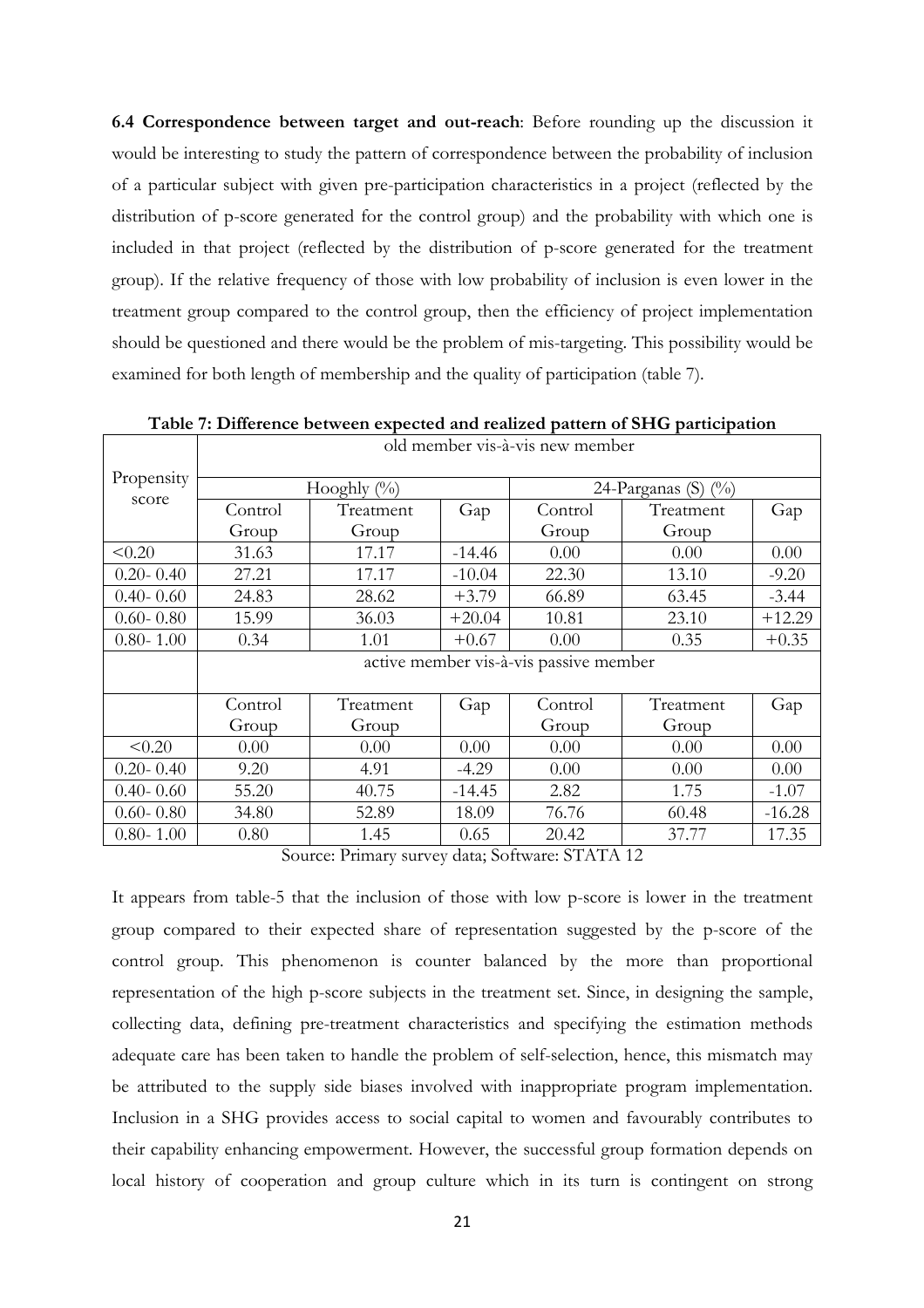foundation of trust commitment, transparency and reciprocity at the community level. If SHGmicrofinance program grows like a mushroom to fulfil administrative targets taken up at the governmental level then quality of group cohesion is bound to be compromised and target overshooting would only be expected.

6.5 Discussion: Every public program faces the challenge of reaching intended beneficiaries. Documented deficiencies in many social transfer mechanisms have led governments, nongovernment organizations and donor institutions to embrace institutions which use innovative methods of transferring resources to poor households. Some of these (such as Grameen Bank in Bangladesh and Micro-finance SHGs in India) provide credit to poor households for microenterprises, some (like social funds in Peru) subsidize investments in social and physical infrastructure and others (such as Employment Guarantee Schemes in India) provide opportunities for employment on local infrastructure projects during periods of food scarcity. Central to evaluating the success of these programs is an assessment of how well they target the poor and the vulnerable section of the society.

While many of the programs mentioned above have transformed the lives of millions of households, there is some concern that they may not be adequately serving the very poor. These households may be inadequately informed, educated or nourished to take advantage of these programs, they may not possess required documents (like identity proof, etc.), they may be socially ostracized, or agency problems may lead bureaucrats to direct resources to other groups. There is also empirical evidence from a variety of social programs in both developed and developing countries that information sets differ among those eligible for the program and that participation rates are sensitive to program design.

In spite of the phenomenal growth in the number of SHGs and total loans advanced to them, there is little systematic evidence on their internal functioning. Statistics on Indian SHGs have emerged because the organizations promoting these groups provide their donors an account of the number of new groups created and because commercial banks are required to report their lending to the Reserve Bank. In neither case information is available on the details regarding the mechanism adopted for group formation and/or selection of group-members from a population. We, therefore, know little about group demographics, about whether groups, once formed, continue to function effectively or how many members leave groups that they initially join.<sup>9</sup>

 $\overline{\phantom{0}}$ 

<sup>&</sup>lt;sup>9</sup> The problem of attrition and exclusion in Self-help groups in India has been studied by Banland, Somanathan and Vandewalle (2008) in selected regions of northern Orissa and Chattisgarh and observed that about one-fifth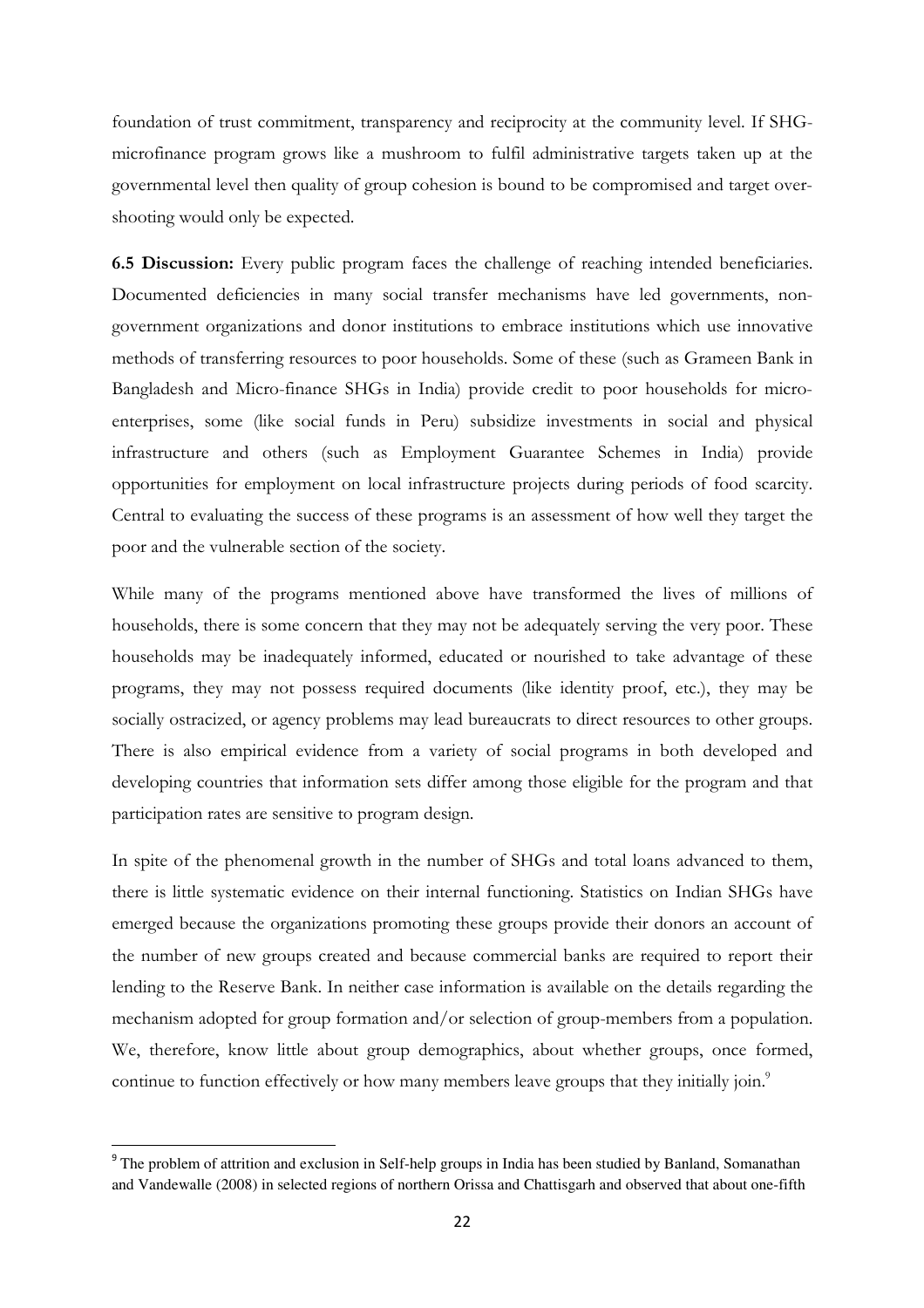The difference between the desired probability of inclusion of a potential member with given pre-participation characteristics in a SHG and with which one is actually included reflects the need of an introspection on the selection procedure adopted to enhance women empowerment through SHG-led microfinance institutions. More importantly, the finding that the relative frequency of those with low (desired) probability of inclusion has been even lower in the treatment group compared to the control group gives an impression that the SHG-program may fail to produce desirable effects in presence of implementation biases. A program that not only fosters group formation but also supports more mature groups through federation and access to credit can produce significant economic benefits in the long term. But unless adequate care is taken in selecting group members and sufficient social space is ensured for active participation of all to retain trust and transparency, the program may fail and the failure may be attributed to the inefficiency at the level of both targeting as well as implementation.

### 7. Concluding Remarks

 $\overline{\phantom{0}}$ 

The paper aims at isolating the effect of group-participation on women empowerment using primary data on 1500 individual women collected during 2007-08 from two districts of West Bengal, India, namely Hooghly and South 24-Parganas. Since the impact evaluation exercise typically suffers from the problem of counterfactual, in the absence of biologically identical observations a proxy has been constructed in terms of pairing of statistically identical observations by applying matching techniques based on propensity-scores. The sample has been divided into a number of sub-samples where the observations in each sub-sample would have same chance of program-participation. Now the average treatment effect on the treated (ATT) has been compared in terms of the outcome variable, i.e., a women empowerment index, between the treatment group and the control group. It is observed that (i) empowerment index in Hooghly is distinctly higher than that in 24-Parganas (S) for both SHG members and nonmembers, (ii) in both districts no statistically significant difference in ATT between member and non-member has been found for both old members and new members, taken separately as treatment groups keeing non-members as control, (iii) however, some significant difference in outcome is observed between old and new members in both the districts under radial matching, (iv) besides duration of membership the quality of participation turned out to be the most important deciding factor for the success of the SHG-microfinance program in Hooghly where the enhancement in the women empowerment index is the highest for the group of members

of those joining an SHG network during a specific reference period (1998-2006) have left it by the end of the period.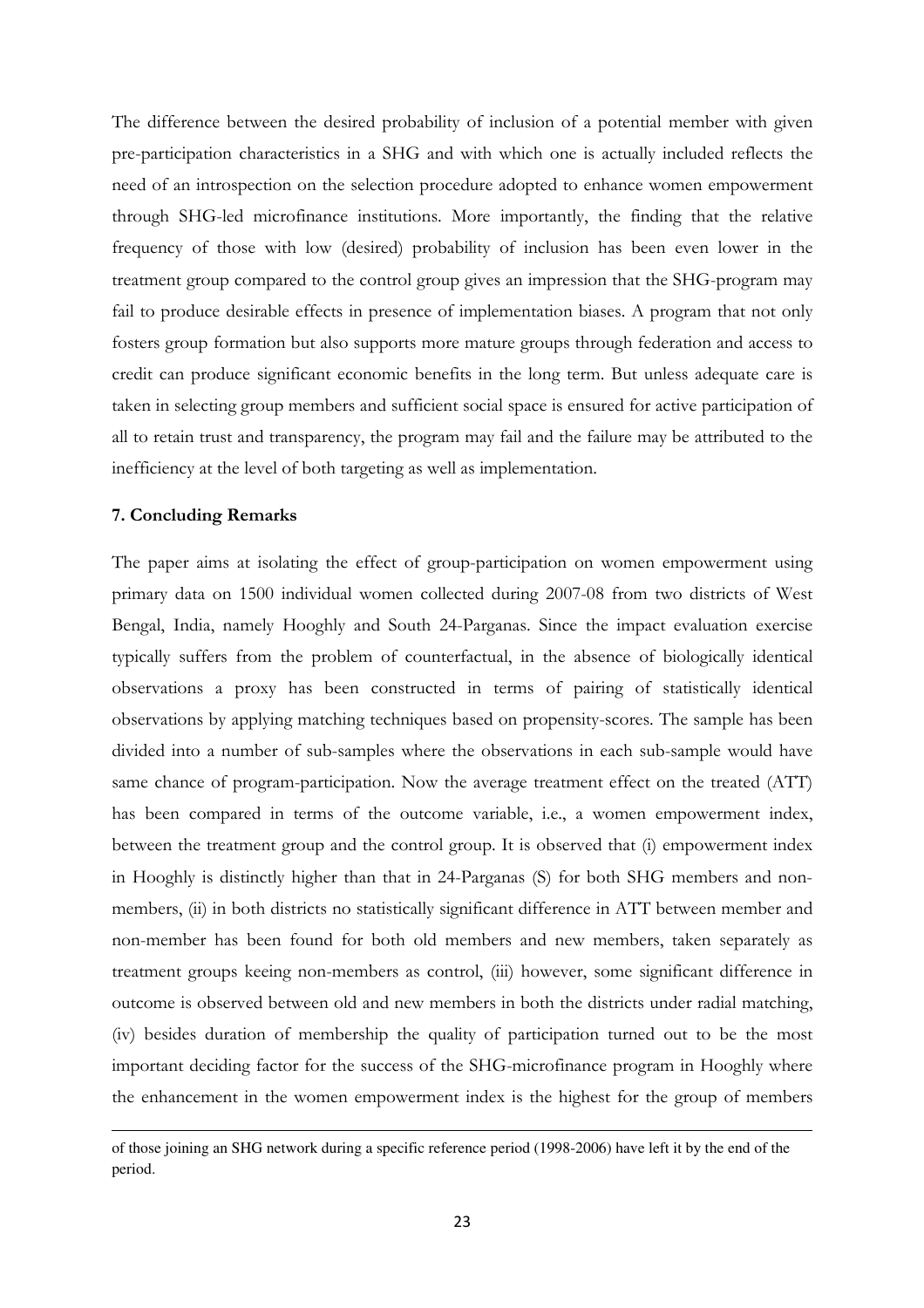who have active involvement in terms of the quality of participation. This indicates the presence of a district-specific difference in the quality of individual participation. Here the selected districts are markedly different in terms of their history of social networking, and, hence, a possible explanation can be advanced in terms of difference in traditions of solidarity and/or access to social capital which is likely to impinge on the quality of participation. Finally, the adequacy of program implementation initiatives taken from the provider's side has been examined by comparing the ex-ante probability of inclusion with the ex-post proportion of included. In general, for both the districts it is observed that the actual proportion of inclusion of the low *p-score* agents are even lower for all types of treatments considered. This indicates a bias from the supply side where the more likely agents are getting self-selected in the absence of special effort to reach out the relatively more vulnerable ones.

## References

- 1. Anand, J.S. (2002). Self –Help Groups in Empowering Women: Case Study of Selected SHGs and NHGs. Discussion Paper- 38.Center for Development Studies. pp 1-76.
- 2. Baland Jean I Marie, Somanathan, Rohini and Lore Vandewalle (2008), Microfinance Lifespans: A Study of Attrition and Exclusion in Self-Help Groups in India, India Policy Forum, July 2008.
- 3. Becker, Sasha, O. and Ichino, Andrea (2002), Estimation of Average Treatment Effects using Propensity Scores, STATA Journal.
- 4. Bhattacharya, Joysankar (2010), Contribution of Self-help Groups to the pursuit of Women Empowerment: A Capability Approach, Unpublished Ph.D. dissertation, Department of Economia Politica, University of Siena.
- 5. Bhattacharya, Joysankar and Banerjee, Sarmila (2012), Women Empowerment as Multidimensional Capability Enhancement: An Application of Structural Equation Modeling, *Poverty and Public Policy,* Volume 4, Issue 3, pp: 79-98.
- 6. Bhattacharya, Joysankar, Banerjee, Sarmila and Bose, Montu (2013), Assessment of Women Empowerment at Individual Level: An Analytical Exposition, Development and Sustainibility (edited by S.Banjerjee and A.Chakrabarti), Springer, India, April, 2013.
- 7. Canadian International Development Agency, CIDA(1999), CIDA's Microfinance Guidelines.
- 8. Deshmukh-Ranadive, Joy(2002),Space for Power, Rainbow Publishers, New Delhi.
- 9. Dhanya, B, and Seema Purushothaman (2008), Assessing the Role of Self- Help Groups in Ensuring Conservation linked Livelihoods in MM Hills, Karnataka http://www.ecoinsee.org/T.%20S.%20V%20A%5Cdhanya\_assessing.pdf .
- 10. Duflo, Esther (2011), Women's Empowerment and Economic Development, NBER Working Paper No. 17702.
- 11. Durlauf Steven N. and Marcel Fafchamps (2004), Social Capital, NBER Working Paper No. 10485, National Bureau of Economic Research.